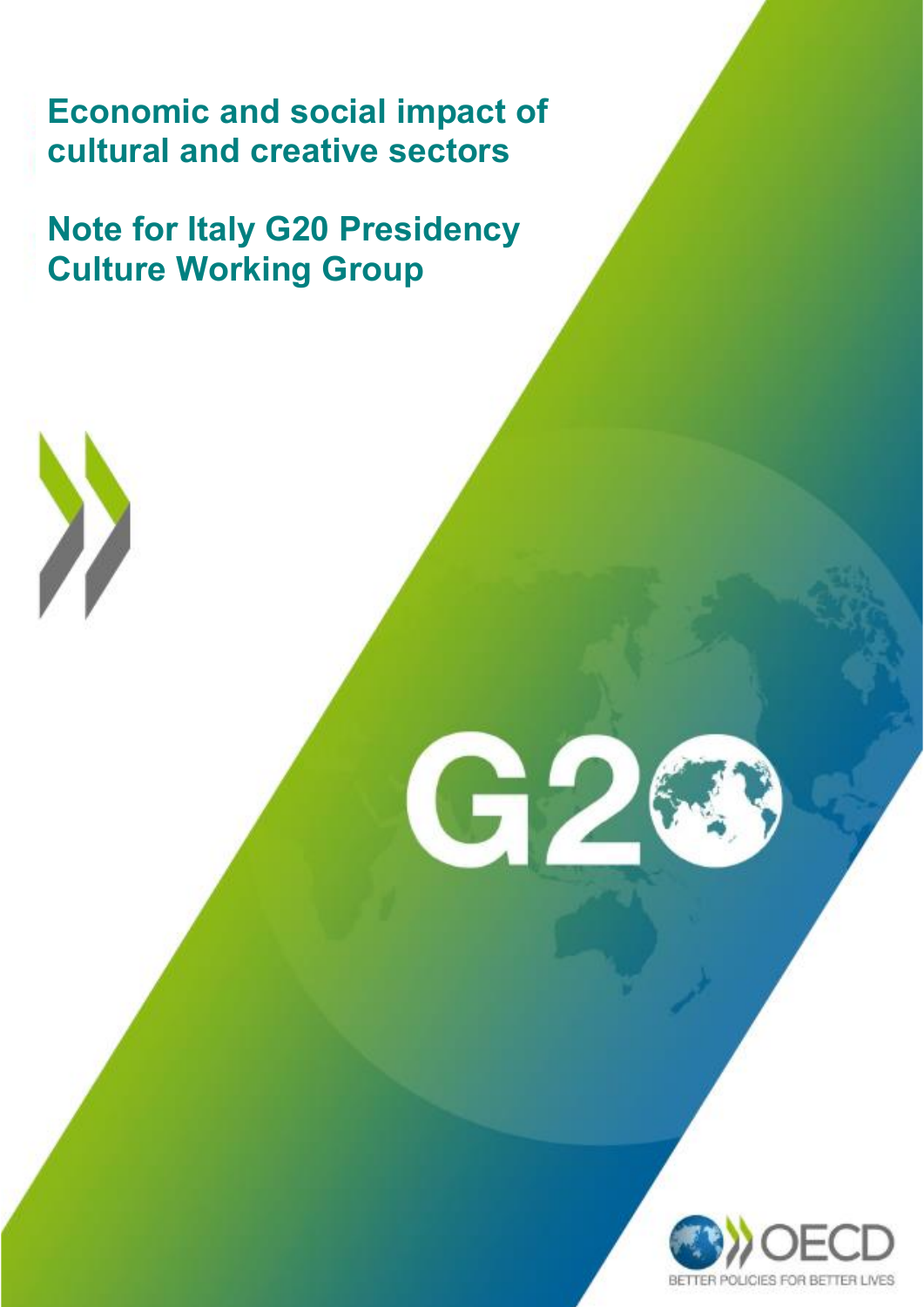# **Economic and social impact of cultural and creative sectors**

Note for Italy G20 Presidency Culture Working Group

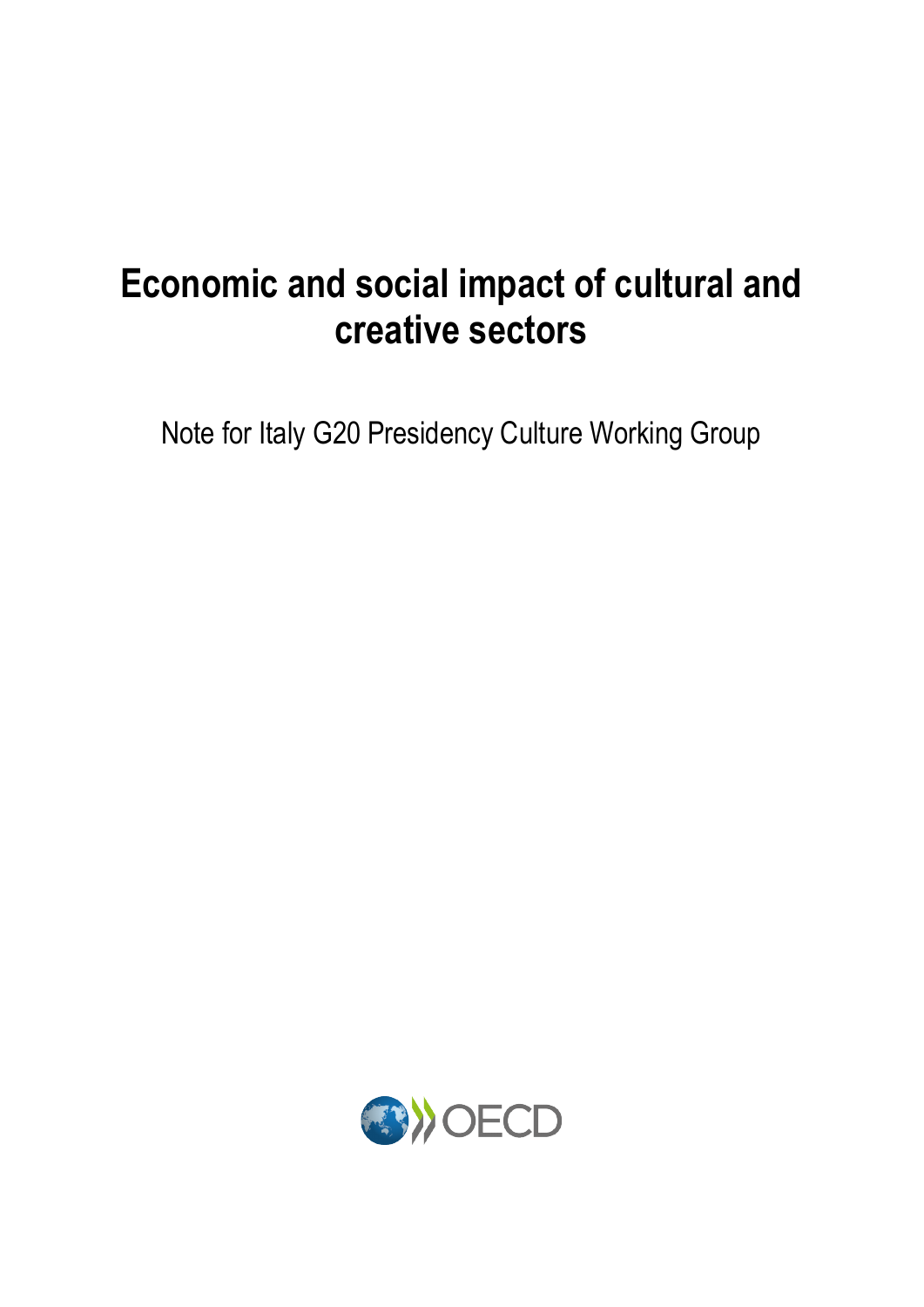# <span id="page-2-0"></span>**Economic and social impact of cultural and creative sectors**

**Cultural and creative sectors are a significant source of jobs and income, and also generate important spillovers to the wider economy.** They are a driver of innovation, a source of creative skills with strong backward and forward linkages in the economy, and act as a magnet that helps drive growth in other sectors such as tourism. Beyond their economic impacts, they also have significant social impacts, from supporting health and well-being, to promoting social inclusion and local social capital. However, the absence of internationally comparable statistics that reveal their full economic and social impacts also means that the sectors remain largely undervalued in the policy debate.

**As governments across the G20 reconsider growth models in the wake of COVID-19, cultural and creative sectors can be a driver in a resilient recovery.** There is an opportunity for culture to play an even greater role in driving economic, social and indeed environmental outcomes. For this potential to be realised, efforts are needed not only to ensure the sector survives the COVID-19 crisis but also that these opportunities are exploited and the longer-term challenges facing the sector are addressed, from high rates of precarious employment to the structural fragility of many businesses in the sector.

#### **This implies a need for policymakers to consider:**

- Viewing culture as an **economic and social investment**, not simply a cost;
- **Culture proofing** a range of policies to create a level playing field for creative professionals and firms in terms of access to employment, innovation and business support measures;
- **Mainstreaming culture** as an integral part of wider policy agendas, such as social cohesion, innovation, health and well-being, the environment and sustainable local development;
- **Improving internationally comparable statistics and the evidence base** on the scale, scope and impacts of cultural and creative sectors, both as a driver of economic growth but also well-being, social cohesion and sustainability; and
- **Building the capacity of national and local governments** to integrate culture into broader economic and social development strategies, in line with the Sustainable Development Goals.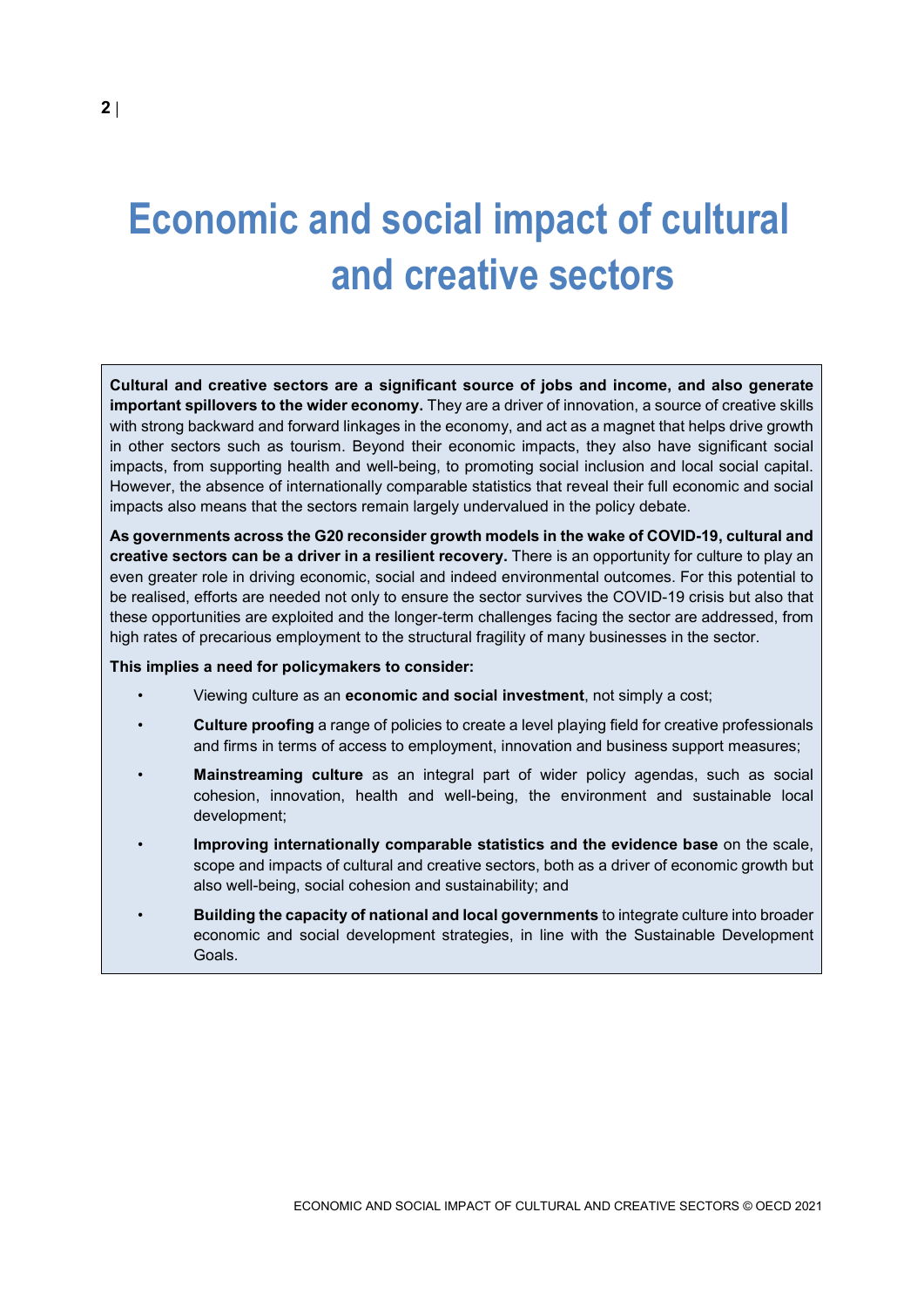# **Table of contents**

| Economic and social impact of cultural and creative sectors                                                                                                                                | $\mathfrak{D}$ |
|--------------------------------------------------------------------------------------------------------------------------------------------------------------------------------------------|----------------|
| Cultural and creative sectors are major sources of economic value and jobs<br>The sector was hit hard by COVID-19                                                                          | 4<br>9         |
| A resilient recovery can leverage culture's ability to drive innovation and entrepreneurship<br>The benefits of a strong cultural sector go far beyond economic impacts: culture makes our | 11             |
| societies healthier, happier and more inclusive                                                                                                                                            | 15             |
| Future policy directions                                                                                                                                                                   | 18             |
| Annex: Data sources and methodology                                                                                                                                                        | 19             |

# **FIGURES**

| Figure 1. Cultural and creative sectors as a share of employment and value added                          | 5  |
|-----------------------------------------------------------------------------------------------------------|----|
| Figure 2. Regions with the highest share of employment in cultural and creative sectors                   | 6  |
| Figure 3. Total consumption expenditure of households by type of expenditure, and share of expenditure on |    |
| recreation and culture                                                                                    | 7  |
| Figure 4. Trends in household expenditure: recreation and culture compared to overall expenditures        | 8  |
| Figure 5. The share of creative goods in total exports and imports                                        | 9  |
| Figure 6. Total government expenditure on recreation, culture, and religion                               | 18 |
|                                                                                                           |    |
|                                                                                                           |    |

| Annex Table 1. Indicator sources                                                                 | 19 |
|--------------------------------------------------------------------------------------------------|----|
| Annex Table 2. Cultural and creative sector employment and value added indicators, G20 countries | 20 |
| Annex Table 3. Cultural and creative sector expenditure indicators, G20 countries                | 22 |
| Annex Table 4. Creative goods trade performance indicators, G20 countries                        | 24 |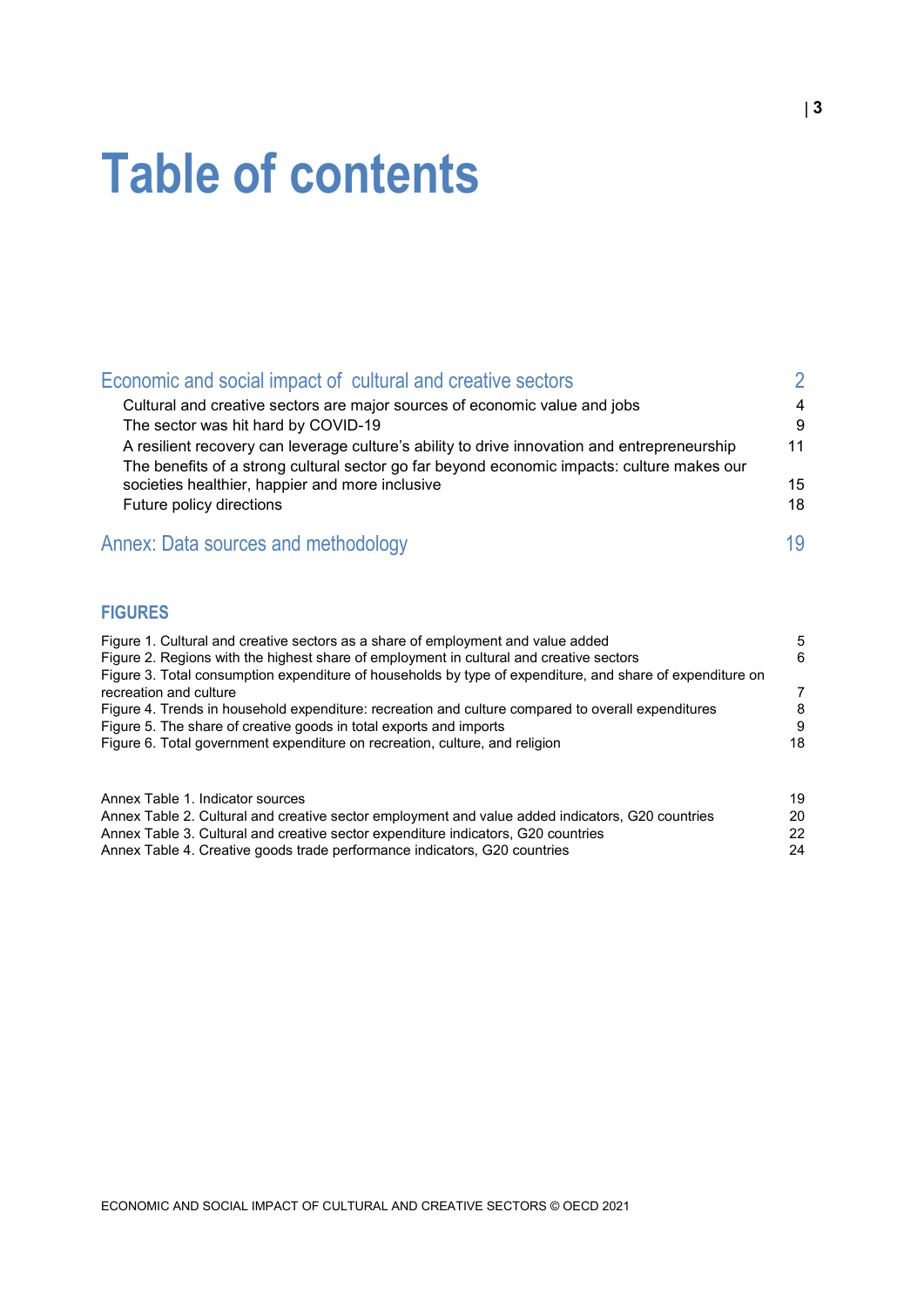# <span id="page-4-1"></span>**Box 1. What are cultural and creative sectors and how are they measured?**

Cultural and creative sectors (CCS) typically include heritage, archives and libraries; books and press; visual and performing arts; audio-visual and multimedia; architecture; design; cultural education and art crafts. Organisational models vary from publicly-funded museums and heritage sites to large private firms such as Netflix or Spotify to micro-firms and freelancers, such as designers, artists and musicians.

Whilst there have been considerable efforts, such as those of UNESCO and Eurostat (the statistics arm of the European Commission), and UNCTAD's efforts on trade, differences in concepts remain. They in part reflect differences in targets, e.g. value-added generated by the sector, direct jobs created by the sector, jobs classed by the occupation (as opposed to industry) of workers, international trade in cultural and creative products, and measures of household final consumption of cultural and creative products.

This means that care is needed in international comparisons, not least because the ability of countries to align to any particular definition will also differ depending on the sectors present in the country and the availability of granular data. Some countries for example will include gastronomy, indigenous heritage, fashion, software and games industry, or virtual/artificial reality in their national CCS definitions, while challenges around measuring jobs and income from informal, secondary, nonstandard forms employment affect most countries. For more information on how the statistics for this note are calculated, see the Annex.

In addition, significant shares of cultural and creative output and consumption, and indeed employment, are treated as non-market transactions and largely invisible in statistical measures, despite their impact on well-being and spillovers to the market economy.

More fundamentally, little systematic evidence beyond ad-hoc surveys currently exists on the broader concept (and benefits from) cultural participation. This is the case despite its relevance for achieving broader social outcomes, in particular with respect to health, social cohesion and well-being, and indeed the material benefits this can bring (e.g. lower government health spending).

A concerted effort by G20 countries and international organisations is needed to help build better evidence on the sectors' economic and social impacts, and in turn provide scope for policies that can better leverage on the full benefits of the sector.

## <span id="page-4-0"></span>**Cultural and creative sectors are major sources of economic value and jobs**

**Although there is a growing appreciation of the economic and social importance of cultural and creative sectors, the absence of internationally comparable statistics means that it remains largely undervalued in the policy debate** (see [Box](#page-4-1) 1). One often cited estimate notes cultural and creative sectors generate annual revenues of USD 2.25 trillion and account for 29.5 million jobs globally<sup>[1](#page-4-2)</sup> (more than the telecoms or automotive sector in many economies). In G20 countries with available data, estimates prepared for this note show that cultural and creative sectors account for between 1% and 2% of jobs, and 1% and 3% of value added (see [Figure](#page-5-0) 1). These estimates are conservative as they do not include jobs in sectors such as architecture, design or cultural education and do not capture creative jobs in non-creative sectors (e.g. designers working in the automotive industry) and or volunteer employment

<span id="page-4-2"></span> <sup>1</sup> EY (2015), *Cultural Times: The First Global Map of Cultural and Creative Industries*, CISAC – The International Confederation of Societies of Authors and Composers, New York, NY.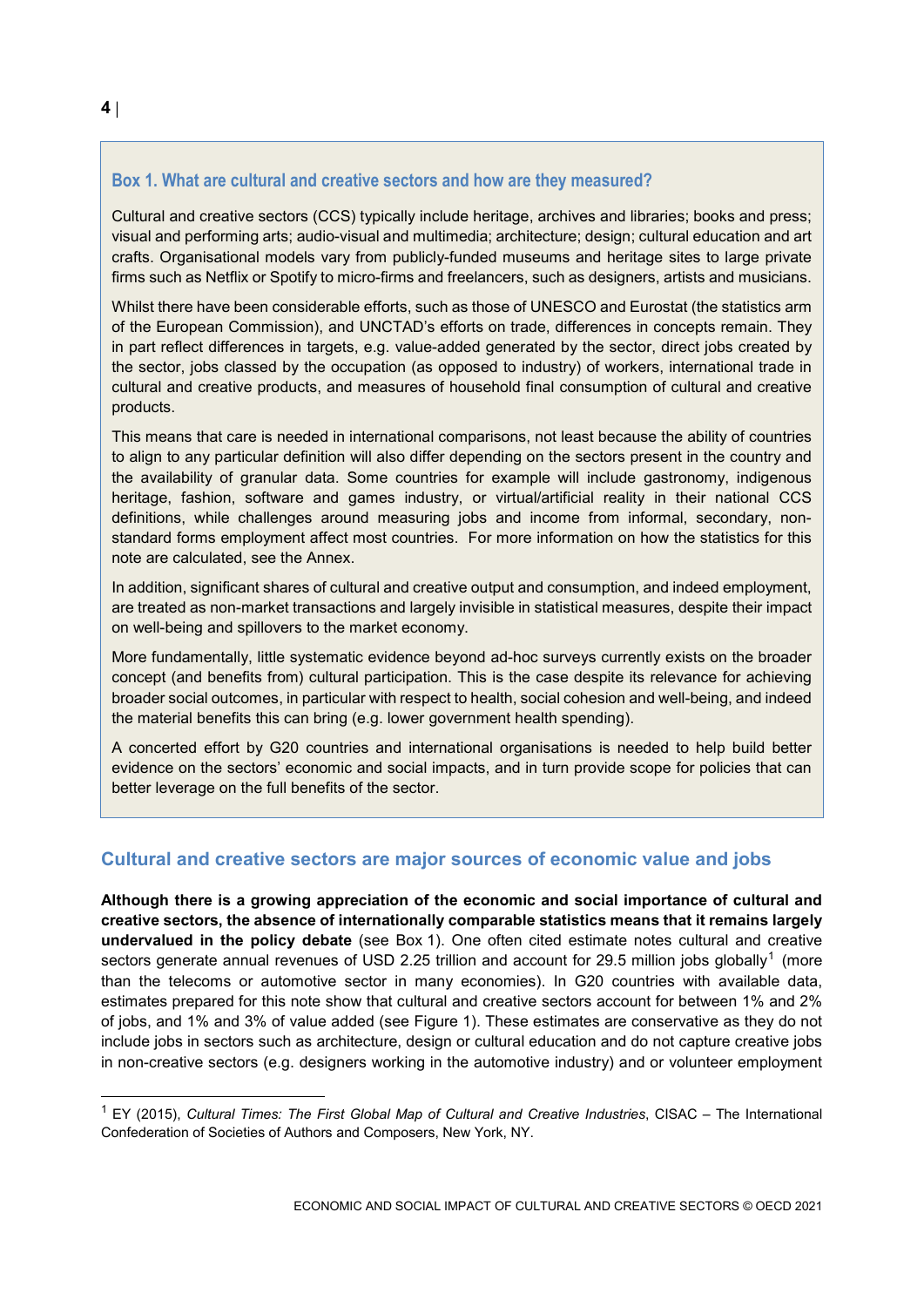which is common in cultural and creative sectors (see [Box](#page-4-1) 1 and the Annex for further information on how these shares are calculated for this note). Broader views of the sector, for example through the inclusion of software, as is done in the United Kingdom, estimate that the sector is responsible for around 6% of GDP.[2](#page-5-1) Estimates by Bekraf (Indonesia Creative Economy Agency) show that Indonesia's creative industry, including the culinary sector, contributed 7.4% to the country's GDP and accounted for 14.3% of Indonesia's workforce in 2017. [3](#page-5-2)

# <span id="page-5-0"></span>**Figure 1. Cultural and creative sectors as a share of employment and value added**



G20 countries with available data, 2019 or latest year available

Note: Panel A estimates include the following sectors: C18: Printing and reproduction of recorded media; J58: Publishing activities; J59: Motion picture, video and television programme production, sound recording and music publishing activities; 60: Programming and broadcasting activities; R90: Creative, arts and entertainment activities; R91: Libraries, archives, museums and other cultural activities. The following sectors are not included as data are not available at sufficient desegregation level: M71.11 Architectural activities; M74.1 Specialised design activities; P85.52 Cultural education. Data for Australia is from 2019, data for South Korea is from 2018; data for France, Germany, Italy, Turkey, United Kingdom, and United States are from 2017; data for Canada is from 2018; data for Japan is from 2016; and data for Mexico is from 2013. Panel B data for United States is from 2019; data for United Kingdom, and South Korea are from 2018; data for Australia, Canada, France, Germany,

<span id="page-5-1"></span> <sup>2</sup> DCMS (2018), *DCMS Sectors Economic Estimates 2018 (provisional): Gross Value Added*, Department for Digital, Culture, Media & Sport, Government of the United Kingdom.

[https://assets.publishing.service.gov.uk/government/uploads/system/uploads/attachment\\_data/file/959053/DCMS\\_S](https://assets.publishing.service.gov.uk/government/uploads/system/uploads/attachment_data/file/959053/DCMS_Sectors_Economic_Estimates_GVA_2018_V2.pdf) [ectors\\_Economic\\_Estimates\\_GVA\\_2018\\_V2.pdf.](https://assets.publishing.service.gov.uk/government/uploads/system/uploads/attachment_data/file/959053/DCMS_Sectors_Economic_Estimates_GVA_2018_V2.pdf)

<span id="page-5-2"></span> $3$  Getting creative in Indonesia. [https://theaseanpost.com/article/getting-creative-indonesia.](https://theaseanpost.com/article/getting-creative-indonesia)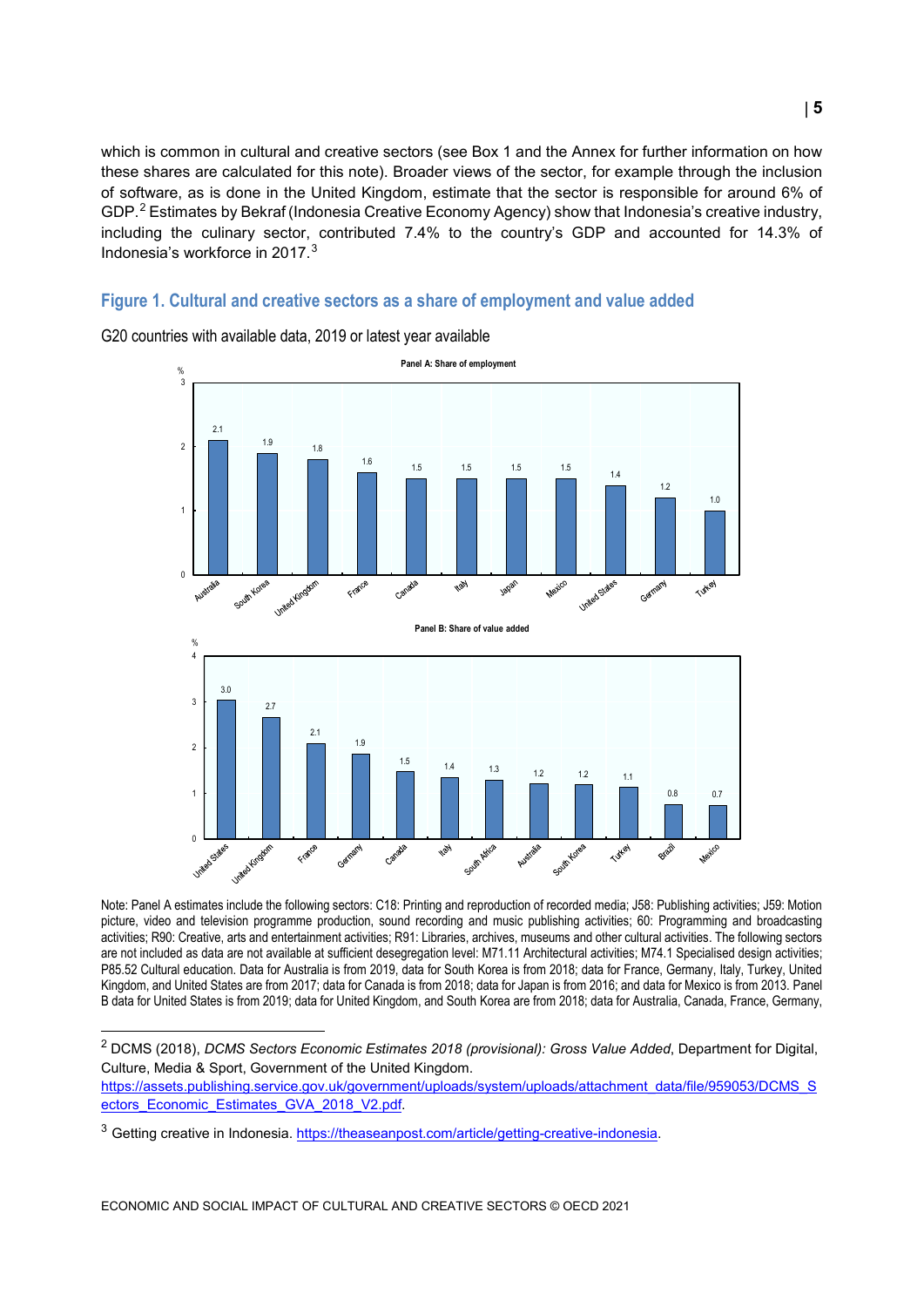#### Italy, and South Africa are from 2017; data for Mexico is from 2013; and data for Turkey is from 2012. For further information on required data imputations, see Annex.

Source: OECD.stat, National Accounts Database, Use, Value added, and its components, GFCF and assets by activity, stats.oecd.org/Index.aspx?DataSetCode=SNA\_TABLE30#.

# *The weight of the sector is particularly high in capital regions and cities*

**National estimates mask the often higher shares of employment and GDP in cities and capital regions**. [4](#page-6-1) In South Korea, France, the United Kingdom, Japan, Mexico, Italy, and Canada, for example, the capital regions, which typically have a country's largest city, have the highest shares of employment in cultural and creative sectors (see [Figure](#page-6-0) 2). Other studies, using varying methodologies, estimate that the share of jobs in cultural and creative sectors is over 10% in cities such as Austin (US), Guangzhou (China), London (UK), Los Angeles (US), Milan (Italy), Seoul (South Korea), and Tokyo (Japan).<sup>[5](#page-6-2),[6](#page-6-3)</sup>

# <span id="page-6-0"></span>**Figure 2. Regions with the highest share of employment in cultural and creative sectors**



G20 countries with available data, 2019 or latest year available, TL2 regions

Note: TL2 regions represent the first administrative tier of subnational government (see OECD territorial grid, [http://www.oecd.org/fr/regional\)](http://www.oecd.org/fr/regional). For further details see Annex in OECD (2020), Culture shock: COVID-19 and the cultural and creative sectors. Source: OECD (2020), OECD Regional Statistics. Ad-hoc data collection.

# **6** |

<span id="page-6-1"></span> <sup>4</sup> OECD (2020), *Culture shock: COVID-19 and the cultural and creative sectors*. OECD Publishing, Paris. [http://www.oecd.org/coronavirus/policy-responses/culture-shock-covid-19-and-the-cultural-and-creative-sectors-](http://www.oecd.org/coronavirus/policy-responses/culture-shock-covid-19-and-the-cultural-and-creative-sectors-08da9e0e/)[08da9e0e/.](http://www.oecd.org/coronavirus/policy-responses/culture-shock-covid-19-and-the-cultural-and-creative-sectors-08da9e0e/)

<span id="page-6-2"></span><sup>&</sup>lt;sup>5</sup> Economic Modeling Specialists International (EMSI), through Creative Vitality Suite (2016); Guangzhou Statistics Bureau (2017); Greater London Authority (2017); Otis College (2018); Fondazione Symbola e Unionecamere (2017); Statistics Korea (2012); Bureau of Industrial and Labor Affairs (2014).

<span id="page-6-3"></span> $6$  These figures are not directly comparable to the national shares in Figure 1, as they are drawn from different sources.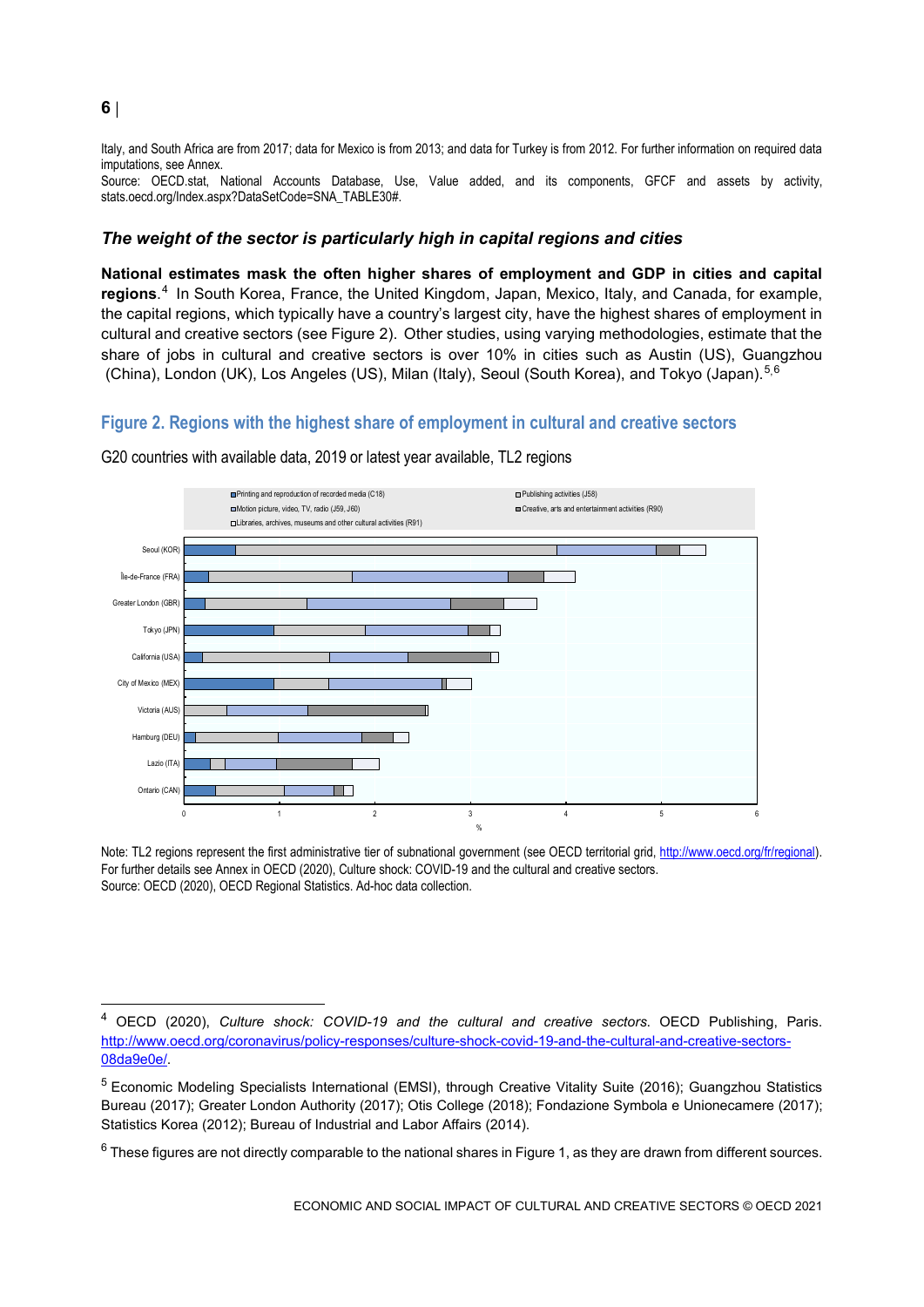#### *The economic footprint of cultural and creative sectors is even larger. . .*

**The value-added generated directly by the sector itself does not reveal its full importance, particularly as it has large backward linkages in the economy that drive upstream production.** Consumers spend more on culture and recreation combined than restaurants and hotels; household furnishings and maintenance; and apparel (see [Figure](#page-7-0) 3; more detailed breakdowns separating out culture from recreation spending are not available). Across G20 countries with available data, the share of household expenditures (in the domestic economy) on recreation and culture ranges from 4.2% (South Africa) to 11.2% (UK).

# <span id="page-7-0"></span>**Figure 3. Total consumption expenditure of households by type of expenditure, and share of expenditure on recreation and culture**



G20 countries with available data, 2019 or latest available year

Note: Data is based on consumption expenditure of households on the territory. Numbers over the bars in Panel A indicate the share (%) of total expenditure. Indicators are based on G20 countries with available data: Australia, Canada, France, Germany, Italy, Japan, South Korea, Mexico, Russia, South Africa, Turkey, United States, and United Kingdom. The G20 average reflects only those countries with available data. Data for Japan, and Russia are based on 2018, while data for South Africa is based on 2014. Panel B shows household expenditures on recreation and culture expressed as a share of national total household expenditures.

Source: OECD.stat, National Accounts Database Final consumption expenditure of households,

stats.oecd.org/Index.aspx?DataSetCode=SNA\_TABLE5#.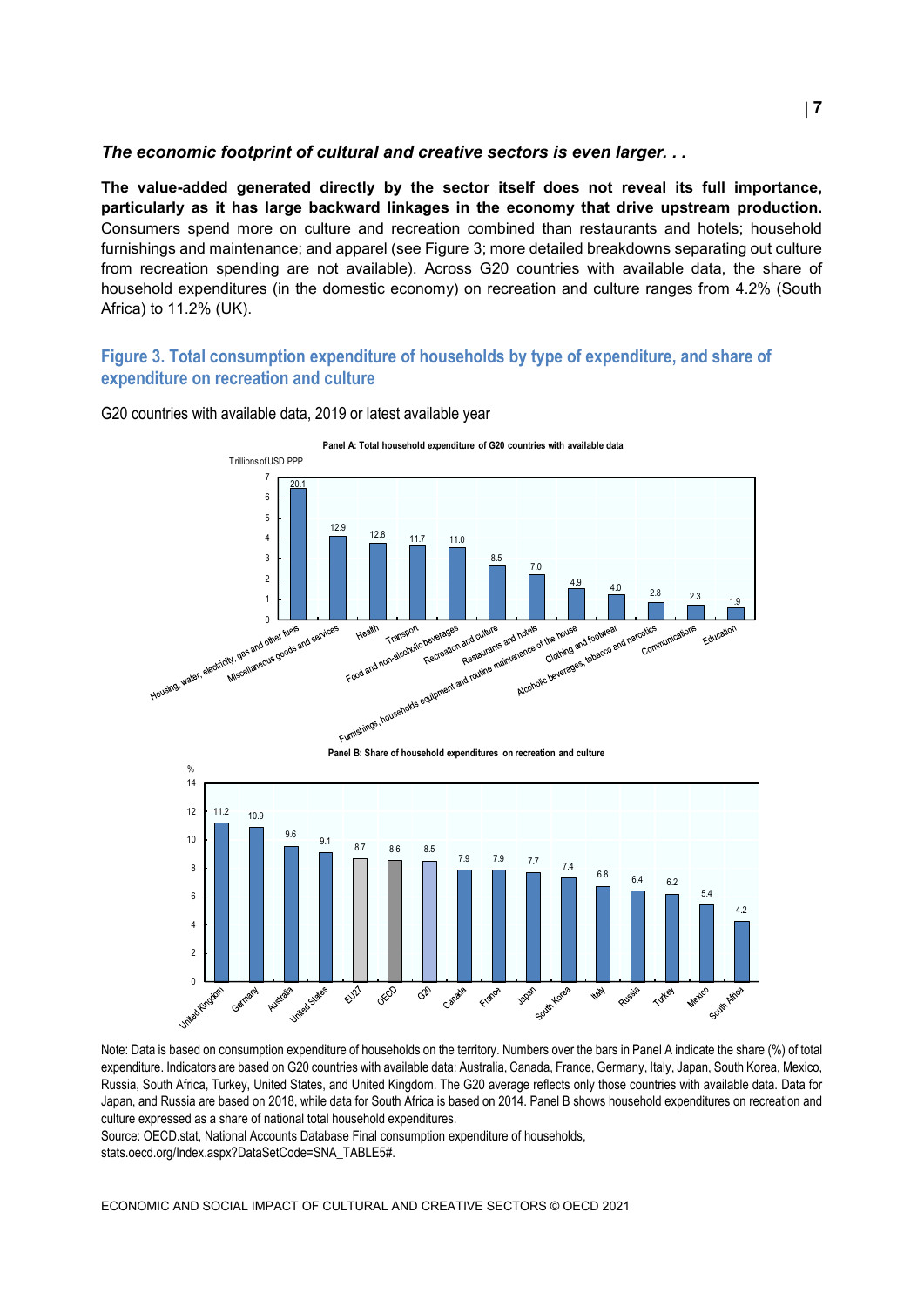# *. . . and was growing in most countries prior to the pandemic*

**Pre-pandemic, growth in cultural and creative sectors was outpacing growth more generally in many countries.** In the EU-27, for example, cultural employment increased by over 11% between 2011 and 2019 compared to a 5.8% increase in total employment.<sup>[7](#page-8-1)</sup> Growth in household final consumption on recreation and culture also outpaced total household consumption, increasing by 20% compared to 10% between 2011 and 2019 in G20 countries with available data (see [Figure](#page-8-0) 4).

# <span id="page-8-0"></span>**Figure 4. Trends in household expenditure: recreation and culture compared to overall expenditures**



G20 countries with available data, 2011-2019 or closest years available

Note: Data is based on consumption expenditure of households on the territory for G20 countries with available data: Australia, Canada, France, Germany, Italy, Japan, South Korea, Mexico, Russia, South Africa, Turkey, United States, and United Kingdom. The G20 average reflects only those countries with available data. Growth rates are based on constant prices, constant USD PPP. Growth rates for Japan are based on 2011- 2018, for Russia on 2011-2018, and for South Africa on 2011-2014.

Source: OECD.stat, National Accounts Database, Final consumption expenditure of households, stats.oecd.org/Index.aspx?DataSetCode=SNA\_TABLE5#.

# *Creative goods are a significant driver of trade*

**Between 2002 and 2015, the size of the global market for creative goods more than doubled, reaching over USD 500 billion by 2015[8](#page-8-2)** (comparable data on creative services is not available). The

 $\overline{a}$ 

<span id="page-8-1"></span><sup>7</sup> Eurostat (2021), "Cultural employment by sex", *Eurostat Data Browser* (database) [https://ec.europa.eu/eurostat/databrowser/view/cult\\_emp\\_sex/default/table?lang=en](https://ec.europa.eu/eurostat/databrowser/view/cult_emp_sex/default/table?lang=en) (accessed on 4 June 2021); and Eurostat (2021) "Employment and activity by sex and age – annual data", *Eurostat Data Browser* (database) [https://ec.europa.eu/eurostat/databrowser/view/lfsi\\_emp\\_a/default/table?lang=en](https://ec.europa.eu/eurostat/databrowser/view/lfsi_emp_a/default/table?lang=en%C2%A0) (accessed on 4 June 2021).

<span id="page-8-2"></span><sup>8</sup> UNCTAD (2018), *Creative economy outlook: Trends in international trade in creative industries 2002-2015. Country profiles 2005-2014.* United Nations Publications, New York, NY. [https://unctad.org/system/files/official](https://unctad.org/system/files/official-document/ditcted2018d3_en.pdf)[document/ditcted2018d3\\_en.pdf.](https://unctad.org/system/files/official-document/ditcted2018d3_en.pdf)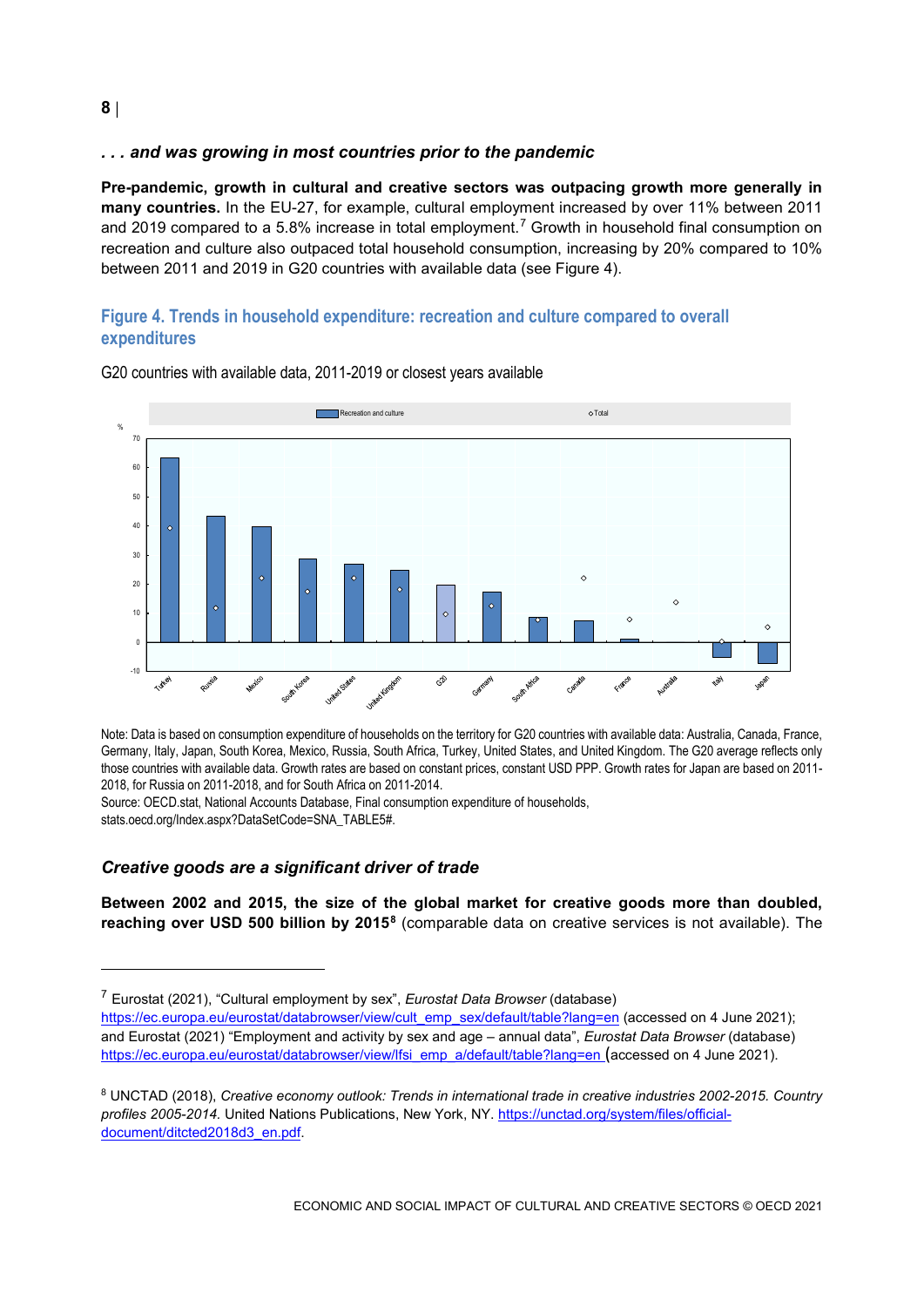ASEAN +3 countries<sup>[9](#page-9-2)</sup> accounted for almost 40% of global exports of creative goods, while Europe, including the United Kingdom, accounted for a further third. China, the United States, and France are the top three exporters of creative goods globally. Even ignoring the spillovers generated by the cultural sector as a magnet for tourism<sup>10</sup>, in China, France, India, Italy, the United Kingdom, and Turkey, creative goods account for 5% or more of total national exports (see [Figure](#page-9-1) 5). In countries such as France, the United Kingdom, the United States, and Australia, creative goods also represent a sizeable share of imports.

# <span id="page-9-1"></span>**Figure 5. The share of creative goods in total exports and imports**

G20 countries with available data, 2015 or latest year available



Note: Creative goods include art crafts, audiovisuals, design, new media, performing arts, publishing, and visual arts. Data for Indonesia and South Korea are from 2014.

Source: United Nations Conference on Trade and Development (UNCTAD STAT), unctadstat.unctad.org/wds.

# <span id="page-9-0"></span>**The sector was hit hard by COVID-19**

**Cultural and creative sectors have been heavily affected by the pandemic, particularly venue-based sectors like museums, theatres, cinema, performing and live arts**. [11](#page-9-4),[12](#page-9-5) The total turnover of the sector in the EU-27 plus the United Kingdom is estimated to have fallen by over 30% (almost EUR 200 billion)

<span id="page-9-2"></span><sup>9</sup> Brunei Darussalam, Cambodia, Indonesia, Lao People's Democratic Republic, Malaysia, Myanmar, the Philippines, Singapore, Thailand, and Viet Nam plus China, Japan, and Republic of Korea.

<span id="page-9-3"></span> $10$  Data on trade in creative services is more difficult to measure, and not available for most countries.

<span id="page-9-4"></span><sup>11</sup> UNESCO, Culture and Covid-19: Impact and Response Tracker, [https://en.unesco.org/news/culture-covid-19](https://en.unesco.org/news/culture-covid-19-impact-and-response-tracker) [impact-and-response-tracker.](https://en.unesco.org/news/culture-covid-19-impact-and-response-tracker)

<span id="page-9-5"></span><sup>12</sup> UNESCO/The WORLD BANK (2021), Cities, Culture, Creativity: Leveraging culture and creativity for sustainable urban development and inclusive growth.

[https://documents1.worldbank.org/curated/en/104121621556036559/pdf/Cities-Culture-Creativity-Leveraging-](https://documents1.worldbank.org/curated/en/104121621556036559/pdf/Cities-Culture-Creativity-Leveraging-Culture-and-Creativity-for-Sustainable-Urban-Development-and-Inclusive-Growth.pdf)[Culture-and-Creativity-for-Sustainable-Urban-Development-and-Inclusive-Growth.pdf.](https://documents1.worldbank.org/curated/en/104121621556036559/pdf/Cities-Culture-Creativity-Leveraging-Culture-and-Creativity-for-Sustainable-Urban-Development-and-Inclusive-Growth.pdf)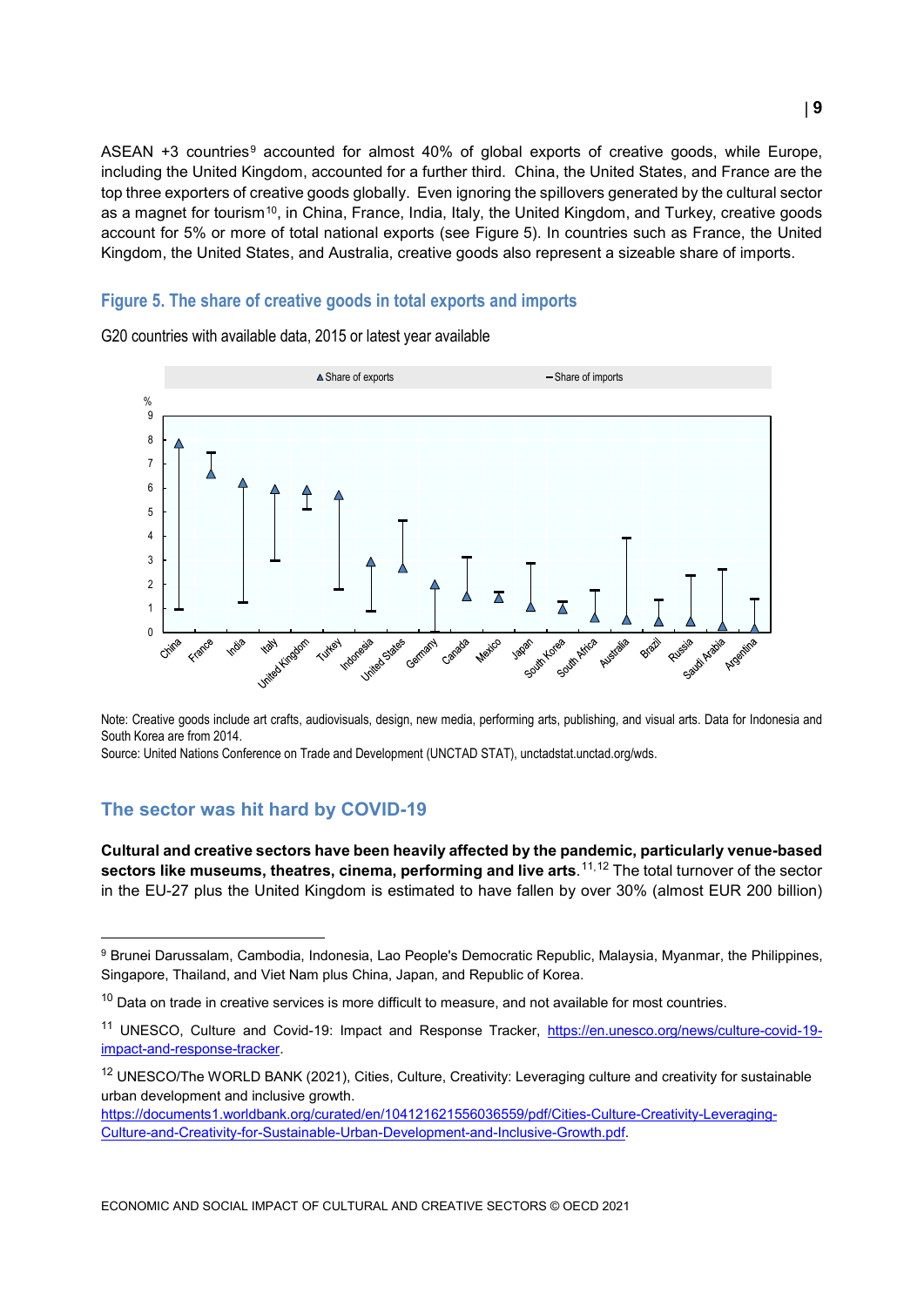between 2019 and 2020.[13](#page-10-0) This has wider repercussions through backward and forward linkages in value chains. For example, festivals have extensive infrastructure requirements, from stages to tents and catering, so their temporary closures had large repercussions throughout these supply chains.

# *The impact on livelihoods was immediate. . .*

**The falls in economic output have translated into significant job and income losses for cultural and creative workers.** Emergency relief measures, such as furlough schemes and income support for the selfemployed, were put in place in many countries to support workers throughout the economy. However, the measures were not always well-suited for workers in cultural and creative sectors, reflecting the often precarious nature of their employment status. For example, self-employment support schemes were not always well adapted to the types of portfolio working and hybrid working that are more common for creative professions. Relief schemes were not always well-suited to provide income support to the sole-proprietors of incorporated companies, which is the case of many creative professionals.<sup>[14](#page-10-1)</sup> The situation of creative professionals is even more precarious in countries with large shares of informal employment in the sector.

# *. . .and pre-existing challenges in the sector were amplified*

**The crisis has amplified pre-existing challenges such as lack of employment security and income instability due to reliance on multiple and often temporary jobs**. A large proportion of cultural and creative professionals are either self-employed, work in very small or micro companies, or operate in the informal sector. In Europe, in 2019, 32% of the workforce are self-employed – more than twice as many as in the European economy as a whole  $(14\%)$ .<sup>[15](#page-10-2)</sup> This reflects in large part the project-based nature of work in the sector. Both public cultural institutions and large private firms alike rely on an interconnected network of freelancers and micro-firms which provide creative content, goods and services. While informal employment in the sector is more widely spread in developing countries, even in more developed countries, informality in certain creative jobs (such as handicrafts) also exists.<sup>[16](#page-10-3)</sup>

# *The effects could be long-lasting and slow the recovery*

**Cultural and creative workers tend to transition to work outside the sector during recessionary periods and may even stay outside the sector post-recession**. The resulting skills losses and shortages could slow the sector's recovery. In a September 2020 survey, over one-quarter of freelance museum professionals reported that they were considering changing their career entirely.<sup>[17](#page-10-4)</sup> This could limit the sector's ability to contribute to entrepreneurship and employment growth more generally during the recovery. Evidence suggests that the sector played an important role in the recovery in earlier downturns,

<span id="page-10-0"></span><sup>&</sup>lt;sup>13</sup> EY (2021), *Rebuilding Europe: The cultural economy before and after the COVID-19 crisis, GESAC - The* European Grouping of Societies of Authors and Composers, Brussels. [https://1761b814-bfb6-43fc-9f9a-](https://1761b814-bfb6-43fc-9f9a-775d1abca7ab.filesusr.com/ugd/4b2ba2_1ca8a0803d8b4ced9d2b683db60c18ae.pdf)[775d1abca7ab.filesusr.com/ugd/4b2ba2\\_1ca8a0803d8b4ced9d2b683db60c18ae.pdf.](https://1761b814-bfb6-43fc-9f9a-775d1abca7ab.filesusr.com/ugd/4b2ba2_1ca8a0803d8b4ced9d2b683db60c18ae.pdf)

<span id="page-10-1"></span><sup>14</sup> OECD (2020).

<span id="page-10-2"></span><sup>15</sup> Eurostat, Culture Statistics – Cultural Employment, data extracted in May 2021 , [https://ec.europa.eu/eurostat/statistics-explained/index.php?title=Culture\\_statistics\\_-\\_cultural\\_employment#Self](https://ec.europa.eu/eurostat/statistics-explained/index.php?title=Culture_statistics_-_cultural_employment#Self-employment)[employment.](https://ec.europa.eu/eurostat/statistics-explained/index.php?title=Culture_statistics_-_cultural_employment#Self-employment)

<span id="page-10-3"></span><sup>16</sup> UNESCO (2013), *Creative Economy Report 2013. Special edition. Widening local development pathways.* UNDP-UNESCO, New York – Paris. [http://www.unesco.org/culture/pdf/creative-economy-report-2013.pdf.](http://www.unesco.org/culture/pdf/creative-economy-report-2013.pdf)

<span id="page-10-4"></span><sup>17</sup> ICOM (2020), *Museums, museum professionals and COVID-19: follow-up survey,* [https://icom.museum/wp](https://icom.museum/wp-content/uploads/2020/11/FINAL-EN_Follow-up-survey.pdf)[content/uploads/2020/11/FINAL-EN\\_Follow-up-survey.pdf.](https://icom.museum/wp-content/uploads/2020/11/FINAL-EN_Follow-up-survey.pdf)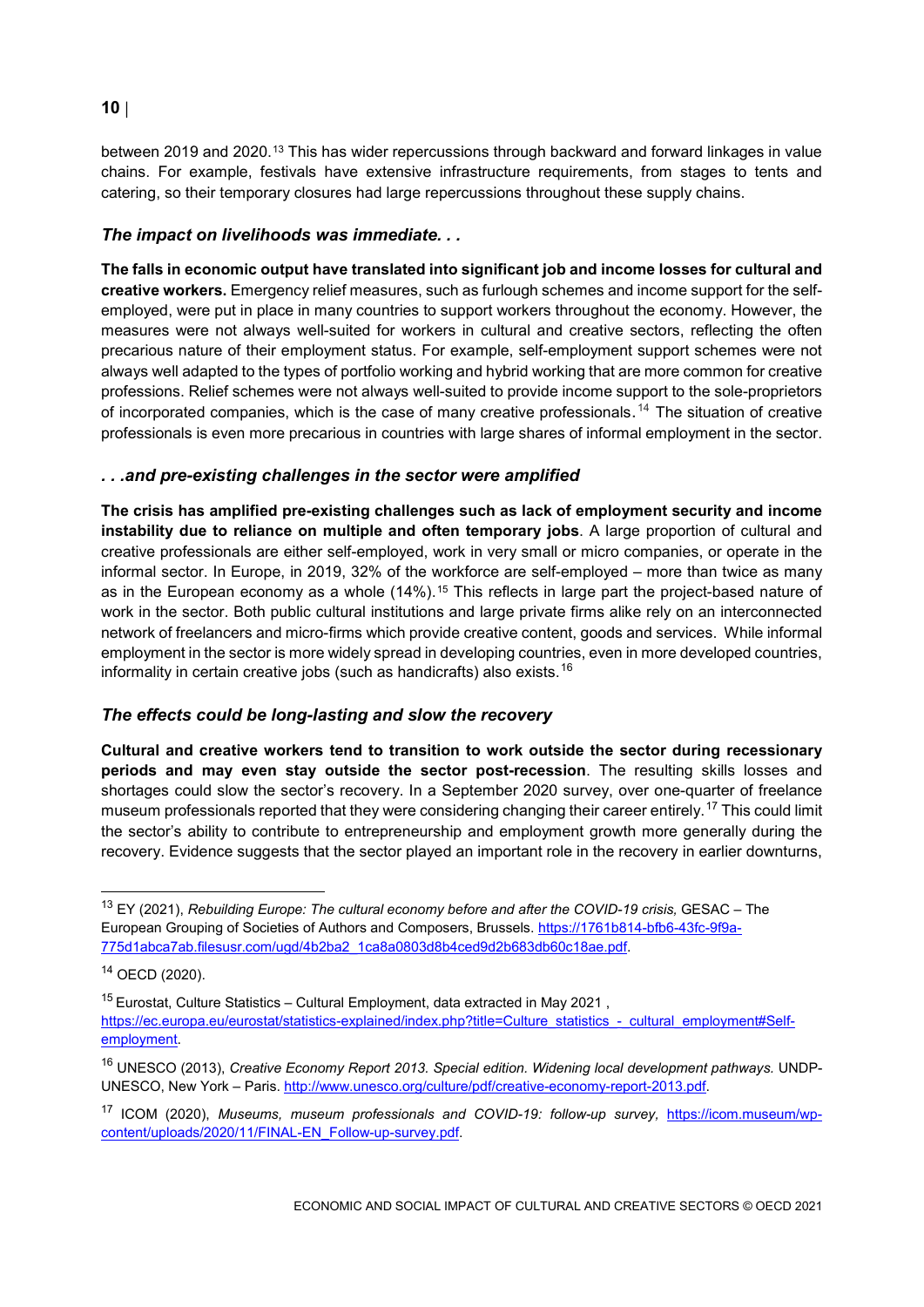such as the 2008 financial crisis.<sup>[18](#page-11-1),[19](#page-11-2)</sup> Between 2013 and 2017, the survival rates of companies in the sector in Europe were higher than a benchmark of services companies in the short and longer term.<sup>[20](#page-11-3)</sup> If unattended, this could seriously affect the long-term viability and competitiveness of cultural and creative sectors in many countries whilst also slowing the sector's ability to drive recovery in the broader economy, notably tourism but also in broader innovation-driven ecosystems.

# <span id="page-11-0"></span>**A resilient recovery can leverage culture's ability to drive innovation and entrepreneurship**

**Cultural and creative sectors, as well as cultural participation and education, drive innovation across national and local economies through a number of channels.** Cultural and creative sectors produce a multitude of new products and services, and they are also important suppliers of ideas and new approaches for other activities. Beyond these linear inputs, arts and culture are increasingly recognised as part of a wider innovation system though cross-innovation in other sectors, the role that arts education can play in building a more innovative workforce, and innovation in the culture sector itself.<sup>[21](#page-11-4)</sup> An example of such innovation is the capacity to engage audiences (consumers) in the co-production/co-creation of content, for example when users (creative enterprises, other businesses and consumers) engage with the innovation process, especially in video games, music and design.

**Strong business-to-business linkages to the creative sectors are associated with high levels of innovative activity and performance.** Research in the United Kingdom<sup>[22](#page-11-5)</sup> and Austria<sup>[23](#page-11-6)</sup> has shown that industries with stronger links to the creative industries had considerably stronger innovation performance. This could be explained by the products being direct inputs into innovation, but also by supply-side linkages facilitating the transfer of knowledge and ideas, including through workforce mobility.

**In addition, creative jobs tend to be more high-skilled than average, and many occupations are at lower risk of automation.** In 2019, in the EU-27, the share of people working in the field of culture that had a tertiary level of educational attainment (59%) was considerably higher than the average for all workers (34%).<sup>[24](#page-11-7)</sup> Evidence suggests that the nature of creative jobs (non-repetitive tasks) makes them

<span id="page-11-3"></span><sup>20</sup> KEA European Affairs (2020), *New Market Analysis of the Cultural and Creative Sectors in Europe.* European Investment Fund, Luxembourg. [https://keanet.eu/wp-content/uploads/ccs-market-analysis-europe-012021\\_EIF-](https://keanet.eu/wp-content/uploads/ccs-market-analysis-europe-012021_EIF-KEA.pdf)[KEA.pdf.](https://keanet.eu/wp-content/uploads/ccs-market-analysis-europe-012021_EIF-KEA.pdf)

<span id="page-11-4"></span><sup>21</sup> Crossick, G. and P. Kaszynska (2016), *Understanding the Value of Arts and Culture*, Arts and Humanities Research Council.

<span id="page-11-5"></span>22Bakhshi, H., McVittie, E., & Simmie, J. (2008). *Creating Innovation: Do the creative industries support innovation in the wider economy?*. London: Nesta.

<span id="page-11-6"></span><sup>23</sup> Kimpeler, S. and P. Georgieff (2009), *The roles of creative industries in regional innovation and knowledge transfer– The case of Austria.*

<span id="page-11-7"></span> $24$  Eurostat, Culture Statistics – Cultural Employment, data extracted in May 2021, [https://ec.europa.eu/eurostat/statistics-explained/index.php?title=Culture\\_statistics\\_-\\_cultural\\_employment#Self](https://ec.europa.eu/eurostat/statistics-explained/index.php?title=Culture_statistics_-_cultural_employment#Self-employment)[employment.](https://ec.europa.eu/eurostat/statistics-explained/index.php?title=Culture_statistics_-_cultural_employment#Self-employment)

ECONOMIC AND SOCIAL IMPACT OF CULTURAL AND CREATIVE SECTORS © OECD 2021

 $\overline{a}$ 

<span id="page-11-1"></span><sup>18</sup> Stolarick, K., & E. Currid-Halkett (2012), "Creativity and the crisis: The impact of creative workers on regional unemployment", *Cities*, Vol. 33, pp. 5-14.

<span id="page-11-2"></span><sup>&</sup>lt;sup>19</sup> Boschma, R. A., & M. Fritsch, M. (2009), "Creative class and regional growth: Empirical evidence from seven European countries", *Economic Geography*, Vol. 85, pp. 391–423; Stolarick, K., J. Lobo, J.,& D. Strumsky , D. (2011), "Are creative metropolitan areas also entrepreneurial?", *Regional Science Policy & Practice*, Vol. 3, pp. 271–286. doi:10.1111/j.1757-7802.2011.01041.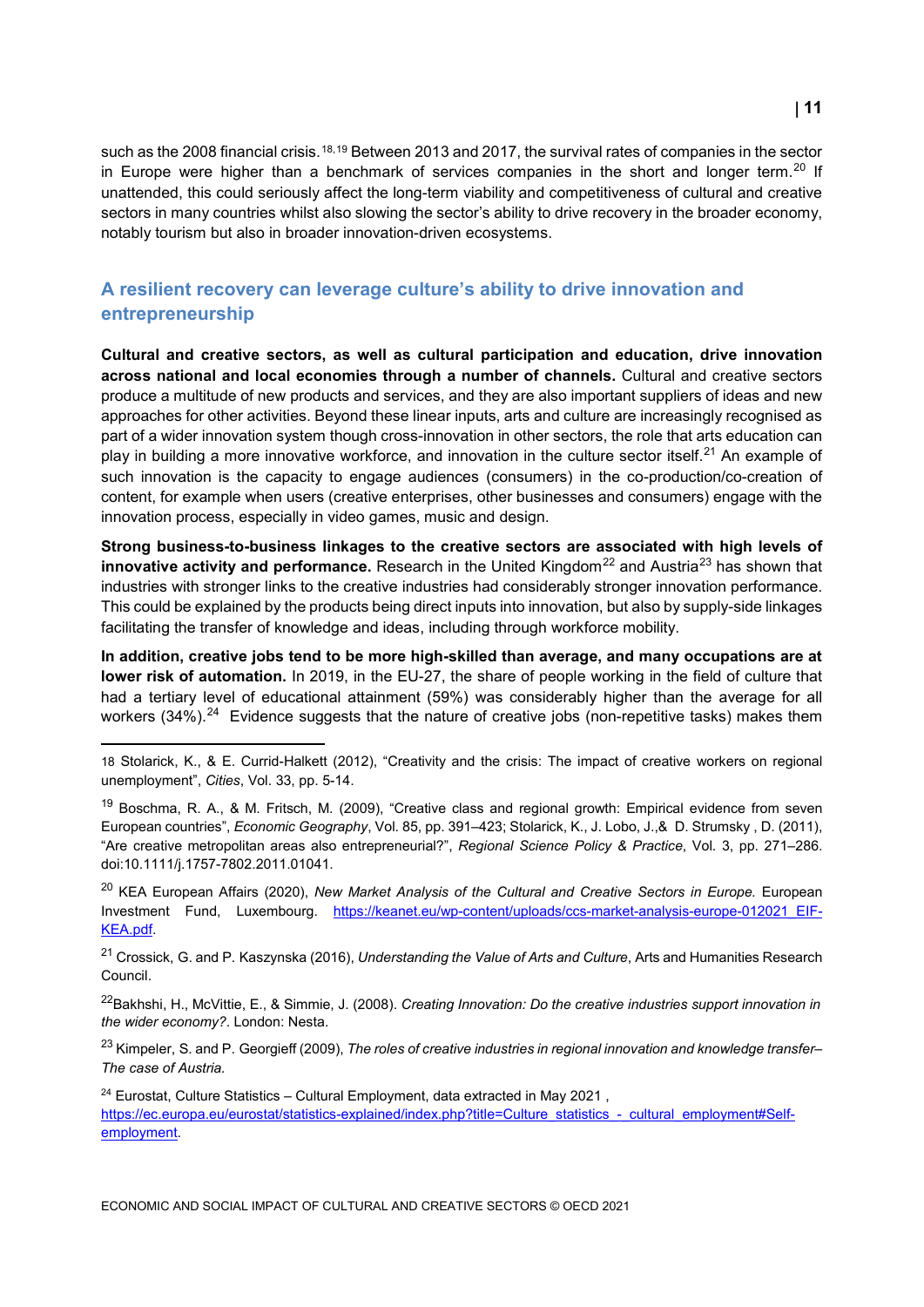less prone to automation. A recovery in the sector is therefore less likely to take the form of "jobless" growth, where technology and digitalisation cause a displacement of workers. $^{25}$  $^{25}$  $^{25}$ 

**A more innovative workforce benefits from arts education and cultural participation.** Creative occupations, i.e. the creative workers found in most industrial sectors, drive innovation across the economy. For example, the sector has been identified as critical to revitalising high-value-added manufacturing.[26](#page-12-1) In fact, tertiary graduates in the arts play an important role in innovation, with one study finding that they are just as likely to participate in product innovation as graduates in engineering and computing.[27](#page-12-2) Critical thinking and creativity are crucial for innovation, even beyond traditional product or technology innovations typically driven by engineers, scientists and mathematicians.<sup>[28](#page-12-3)</sup>

**The entrepreneurship and innovation potential of culture is often poorly acknowledged and not well integrated into national and local development policies.** Supporting new cultural and creative businesses is not only a way to promote the growth of the sector, but also to support cross fertilisation with other sectors. This requires better access to credit and venture capital (e.g. in Indonesia, in 2017, around 92.4% of firms were self-funded and did not receive outside funding either through bank loans or fintech assistance);<sup>[29](#page-12-4)</sup> and other instruments to increase the financial sustainability of the sector. The Art Bonus tax exemption measure in Italy incentivises private and corporate investment in cultural heritage preservation and cultural production. It exceeded EUR 500 million in donations since its introduction in  $2014<sup>30</sup>$  $2014<sup>30</sup>$  $2014<sup>30</sup>$  More substantial efforts are also needed to facilitate the birth of new firms and support promising start-ups; and support connections with major industry players in non-creative fields. Innovation support mechanisms, largely catering to technological innovations, could be adapted to other forms of innovation more common in the sector, such as innovations in format and content, including through mixed use of different media. They could also recognise that the sector generates innovation through creative skills, new ways of working, new business models, and new forms of co-production.

#### *. . . through digitalisation . . .*

**Cultural and creative sectors have long been at the vanguard of experimenting with innovative models of digital production and distribution.** Digital cultural goods such as e-books, music, video and games are, by far, the biggest revenue source for the digital economy. One study estimates approximately USD 66 billion of B2C sales of digital cultural content and USD 22 billion of advertising revenues for online media and streaming websites globally in 2013. Digital cultural goods also fuel sales of digital devices and demand for high-bandwidth telecom services.<sup>[31](#page-12-6)</sup> Digitalisation has also contributed to a democratisation of cultural participation and production, which has made creating, sharing and collaborating on artistic

<span id="page-12-0"></span> <sup>25</sup> Bakhshi, H., C.B. Frey, & M. Osborne (2015), *Creativity vs. Robots. The creative economy and the future of employment*, Nesta, London. [https://media.nesta.org.uk/documents/creativity\\_vs.\\_robots\\_wv.pdf.](https://media.nesta.org.uk/documents/creativity_vs._robots_wv.pdf)

<span id="page-12-1"></span><sup>&</sup>lt;sup>26</sup> Propris, L.E. (2012), "How Are Creative Industries Weathering the Crisis?" Cambridge Journal of Regions, Economy and Society, Vol. 6/1, pp. 23-35.

<span id="page-12-2"></span> $27$  Avvisati, F., G. Jacotin and S. Vincent-Lancrin (2013), "Educating higher education students for innovative economies: What international data tell us", Tuning Journal for Higher Education, Vol. 1/1.

<span id="page-12-3"></span><sup>28</sup> Vincent-Lancrin, S., et al. (2019), *Fostering Students' Creativity and Critical Thinking: What it Means in School*, Educational Research and Innovation, OECD Publishing, Paris, [https://doi.org/10.1787/62212c37-en.](https://doi.org/10.1787/62212c37-en)

<span id="page-12-4"></span><sup>&</sup>lt;sup>29</sup> Getting creative in Indonesia.<https://theaseanpost.com/article/getting-creative-indonesia>

<span id="page-12-5"></span><sup>30</sup> [https://artbonus.gov.it](https://artbonus.gov.it/)

<span id="page-12-6"></span> $31$  EY (2015).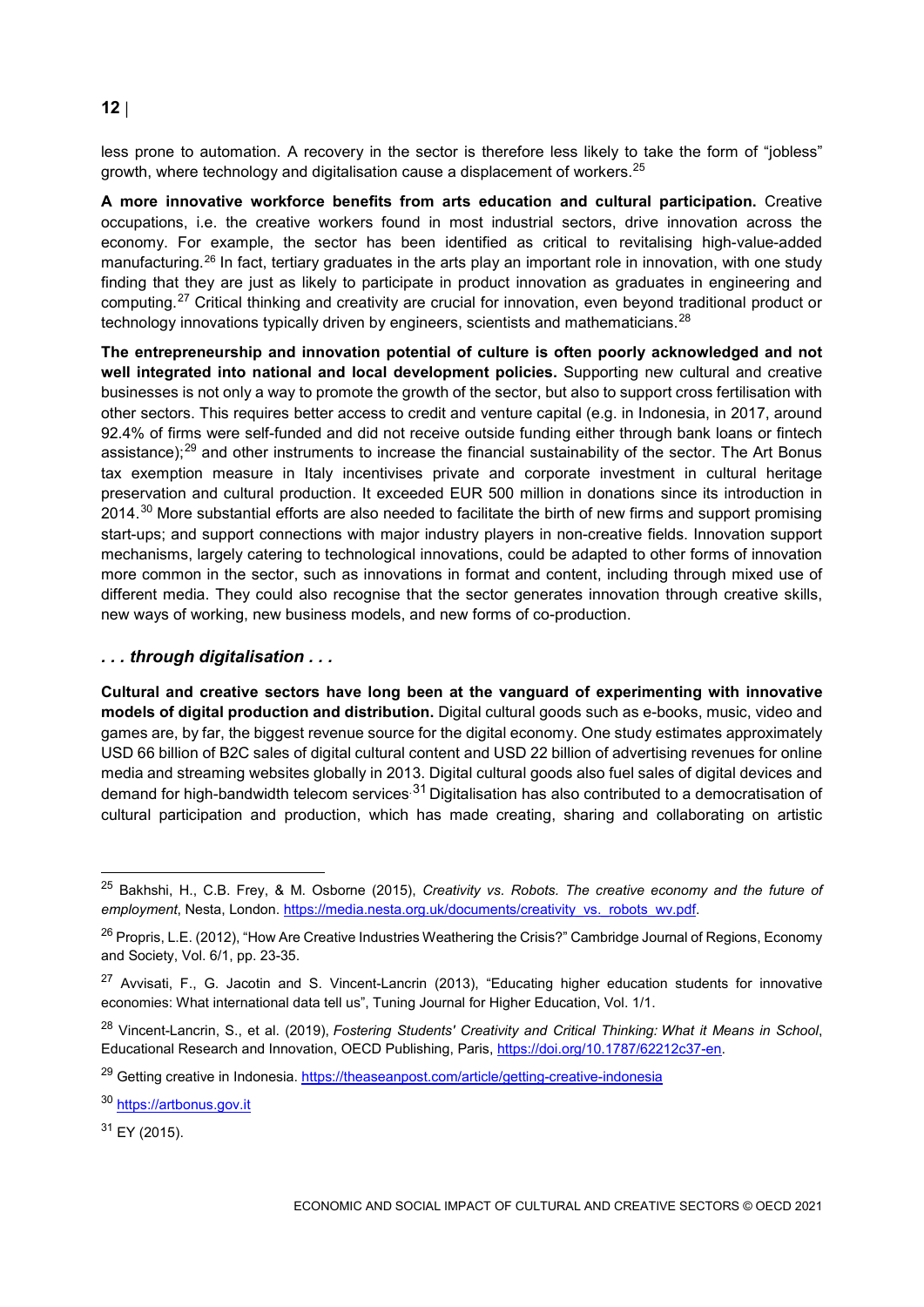endeavours more affordable and accessible.<sup>[32](#page-13-0), [33](#page-13-1)</sup> In Saudi Arabia, for example, a major programme is underway to create a digital repository of the nation's culture, which is expected to enhance access to culture and cultural participation while fostering innovation and creativity.

**COVID-19 has accelerated digitalisation even further, as workers, organisations, and audiences have had to adapt to new ways of engaging with culture and creativity due to lockdowns and social distancing guidelines.** For example, there has been a stark increase in the demand for online content, which has benefited streaming platforms for music, cinema and television. Many cultural institutions such as museums and theatres have also rapidly expanded efforts to digitise and provide online access, albeit not necessarily as a revenue-generating mechanism. This will likely bring about permanent changes in audience engagement and content provision models, creating new opportunities for innovation and growth going forward. However, digital access does not replace a live cultural experience or all the jobs that go with it, and questions remain about how revenues from streaming platforms are shared.

**Cultural and creative sectors will continue to have a role to play as developers and testers of new technological solutions and experience formats in other sectors of social value.** There are ample opportunities to experiment with a stronger integration between culture and welfare, health and wellbeing, social cohesion, and education policies. For example, museum efforts to outreach to their public through digital platforms as a result of COVID-19 could serve as a model for welfare and social services in fields such as telemedicine, elderly care, support to students in rural or isolated areas, and so on.

**The sector still faces important challenges related to digital divides.** Digital tools, infrastructure and skills are unequally distributed among the sector's firms and workers, as well as consumers. Promoting policies that provide widespread broadband internet access beyond metropolitan areas, and make tools for digital creative production more accessible, many of which are cost prohibitive especially for small and mid-sized firms and early-career workers, are important. Partnerships between the public sector and technology companies could help facilitate digital access in CCS, such as they do in other sectors.<sup>[34](#page-13-2)</sup> Upgrading the digital skills of workers and firms in the sector is also crucial.

#### *. . . supporting the green transition. . .*

**Culture and heritage can help promote more responsible, pro-social, and pro-environmental behaviours**.[35](#page-13-3) For example, cultural participation favours better waste recycling.[36](#page-13-4) Artists in India are pioneering new approaches to the circular economy and sustainability by turning waste into artworks, as a way to invite both the industry and civil society to take a different stance toward environmental issues and social responsibility.<sup>[37](#page-13-5)</sup> In Brazil, artist collectives are engaged in art-based sustainability projects,

<span id="page-13-0"></span> <sup>32</sup> Swerdlow, J. L. (2008), "Audiences for the arts in the age of electronics" in S. J. Tepper & B. Ivey (Eds.), *Engaging art: the next great transformation of America's cultural life*, Routledge, Abingdon.

<span id="page-13-1"></span><sup>33</sup> Kulesz, O. (2020), *Supporting culture in the digital age: Public report*, IFACCA, Surrey Hills. [https://ifacca.org/media/filer\\_public/30/b4/30b47b66-5649-4d11-ba6e-](https://ifacca.org/media/filer_public/30/b4/30b47b66-5649-4d11-ba6e-20d59fbac7c5/supporting_culture_in_the_digital_age_-_public_report_-_english.pdf)[20d59fbac7c5/supporting\\_culture\\_in\\_the\\_digital\\_age\\_-\\_public\\_report\\_-\\_english.pdf](https://ifacca.org/media/filer_public/30/b4/30b47b66-5649-4d11-ba6e-20d59fbac7c5/supporting_culture_in_the_digital_age_-_public_report_-_english.pdf)

<span id="page-13-2"></span><sup>34</sup> Kokalitcheva, K. & Fried, I. (2020). *Tech companies partner with public sector to take on coronavirus*. AXIOS. [www.axios.com/tech-companies-public-sector-coronavirus-62b8622a-291c-4f86-a3c2-eda462912fd0.html](http://www.axios.com/tech-companies-public-sector-coronavirus-62b8622a-291c-4f86-a3c2-eda462912fd0.html)

<span id="page-13-3"></span> $35$  Quaglione D. et al. (2017), "Exploring additional determinants of energy-saving behavior: The influence of individuals' participation in cultural activities", *Energy Policy*, Vol. 108, pp. 503-511.

<span id="page-13-4"></span><sup>36</sup> Crociata A., M. Agovino, P.L. Sacco (2015), "Recycling waste: Does culture matter?" *Journal of Behavioral and Experimental Economics*, Vol. 55, pp. 40-47.

<span id="page-13-5"></span><sup>37</sup> Prasher, K. (2019), "These Indian Artists are Turning Waste Into Art", *The Weather Channel,*  <https://weather.com/en-IN/india/news/news/2019-07-23-these-indian-artists-are-turning-waste-into-art> (accessed 7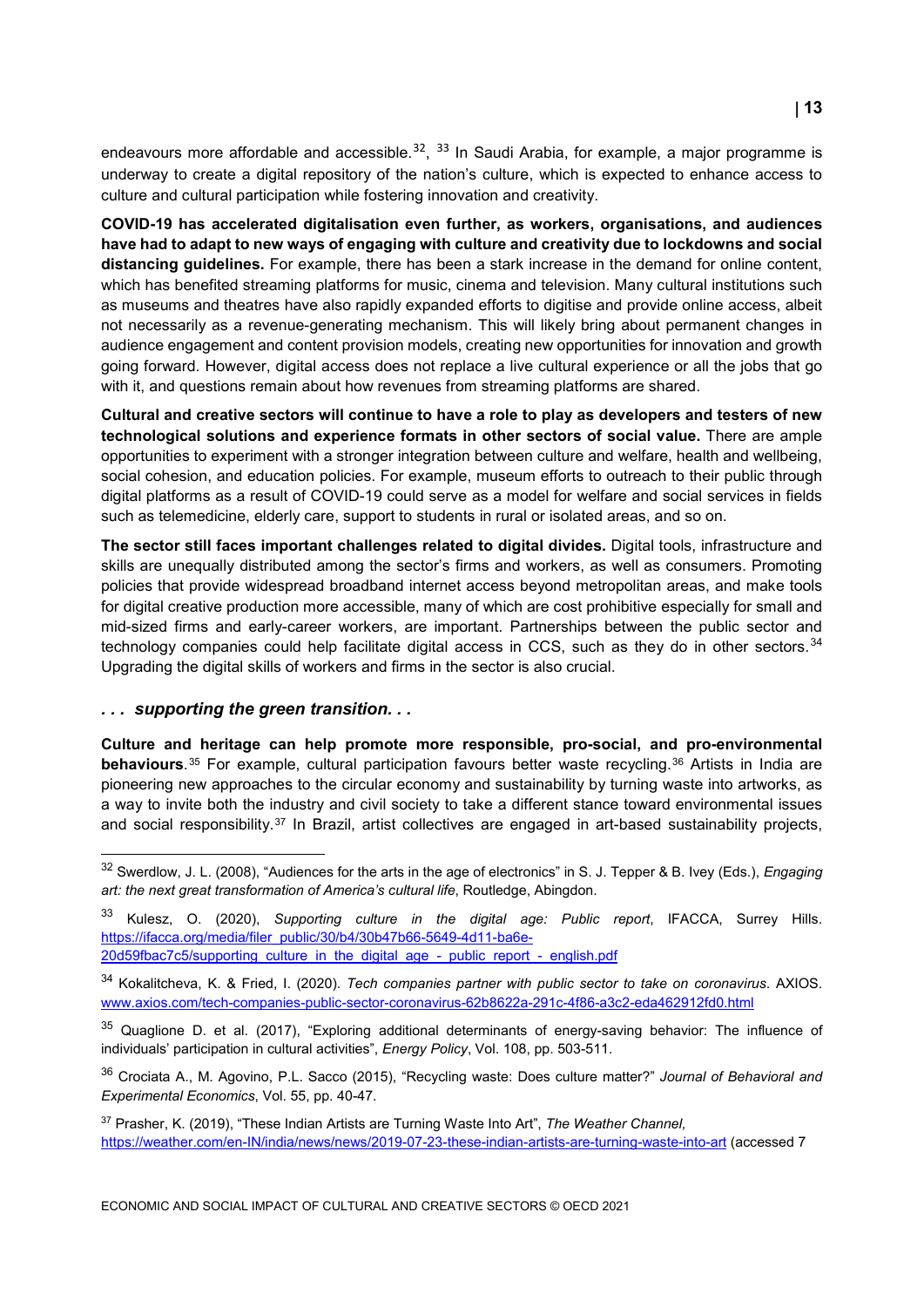which involve the civil society in transformational social actions, often with a strong focus on the Amazon.<sup>[38](#page-14-0)</sup>

**Beyond behavioural changes, cultural and creative sectors can help push the frontier on new green business models and approaches, including in the social economy.** This includes creative reuse of objects and goods or supporting expansion of the circular economy. Cultural and creative sectors also contribute to environmentally friendly planning, infrastructure and mobility. The EU's New European Bauhaus is one such example of how these links are gaining visibility. Indigenous practices for land preservation are another example.

# *. . . as well as new models of culture-led local development*

**While the pandemic has caused an unprecedented downturn in international tourism, it has also sparked innovations that will likely last over the longer-term.** [39](#page-14-1) Evidence suggests that new models of creative tourism can deliver considerable added value, increase tourism demand and diversify tourism supply.<sup>[40](#page-14-2)</sup> Innovations in digital and virtual tourism offer opportunities to promote "hybrid" tourism, the preservation of cultural heritage and more sustainable tourism models. Increased digital attractiveness of destinations is also likely to translate into increased tourism demand, as well as the distribution of this demand to a wider range of locations and attractions. However, small businesses will face particular challenges due to their limited capacity to invest in large technological upgrades to keep up with the demands and changed consumer expectations of post-pandemic tourism.

**Smartly managed culture-led regeneration strategies can help revive towns, villages and urban neighbourhoods**. While the contribution of culture to urban regeneration has been widely recognised for decades, in some cases it has also amplified gentrification and led to the displacement of disadvantaged residents.[41](#page-14-3) Despite tourism's clear potential as a driver for positive change, in recent years, some large cities and popular destinations have suffered from rapid or unplanned tourism growth. This can lead to congestion, degradation of local services and quality of life for residents, and threats to the environmental and social sustainability of natural and cultural assets.<sup>[42](#page-14-4)</sup> A socially sustainable approach to local development can leverage culture's role to not only attract new residents and tourists, but also in improving the quality of life for existing residents.<sup>[43](#page-14-5)</sup> For example, the Confederation of Indian Industry is promoting an art- and culture-based approach to urban place-making in India as a way to strengthen identity and

 $\overline{a}$ 

June 2021).

<span id="page-14-0"></span><sup>38</sup> Ostendorf, Y. (2019), "The Top 10 Most Exciting Art/Sustainability Initiatives in Brazil", *Artists & Climate Change. Building earth connections*, [https://artistsandclimatechange.com/2019/05/07/top-10-most-pioneering-art](https://artistsandclimatechange.com/2019/05/07/top-10-most-pioneering-art-sustainability-initiatives-in-brazil/)[sustainability-initiatives-in-brazil/](https://artistsandclimatechange.com/2019/05/07/top-10-most-pioneering-art-sustainability-initiatives-in-brazil/) (accessed 8 June 2021).

<span id="page-14-1"></span><sup>39</sup> OECD (2021), *G20 Rome Guidelines for the future of tourism. OECD Report to G20 Tourism Working Group. OECD Publishing*, Paris. [https://www.g20.org/wp-content/uploads/2021/05/G20-Rome-guidelines-for-the-future-of](https://www.g20.org/wp-content/uploads/2021/05/G20-Rome-guidelines-for-the-future-of-tourism_OECD-report-to-G20-TWG_CLEAN-COVER.pdf)[tourism\\_OECD-report-to-G20-TWG\\_CLEAN-COVER.pdf.](https://www.g20.org/wp-content/uploads/2021/05/G20-Rome-guidelines-for-the-future-of-tourism_OECD-report-to-G20-TWG_CLEAN-COVER.pdf)

<span id="page-14-2"></span><sup>40</sup> OECD (2014), *Tourism and the Creative Economy*, OECD Studies on Tourism, OECD Publishing, Paris, [https://doi.org/10.1787/9789264207875-en.](https://doi.org/10.1787/9789264207875-en)

<span id="page-14-3"></span><sup>41</sup> OECD (2005) *Culture and Local Development*, OECD Publishing, Paris.

<span id="page-14-4"></span><sup>42</sup>OECD (2020b), OECD Tourism Trends and Policies 2020, OECD Publishing, Paris, [https://doi.org/10.1787/6b47b985-en.](https://doi.org/10.1787/6b47b985-en)

<span id="page-14-5"></span><sup>43</sup> OECD/ICOM (2019), "Culture and local development: maximising the impact: A guide for local governments, communities and museums", *OECD Local Economic and Employment Development (LEED) Papers*, No. 2019/07, OECD Publishing, Paris[, https://doi.org/10.1787/9a855be5-en.](https://doi.org/10.1787/9a855be5-en)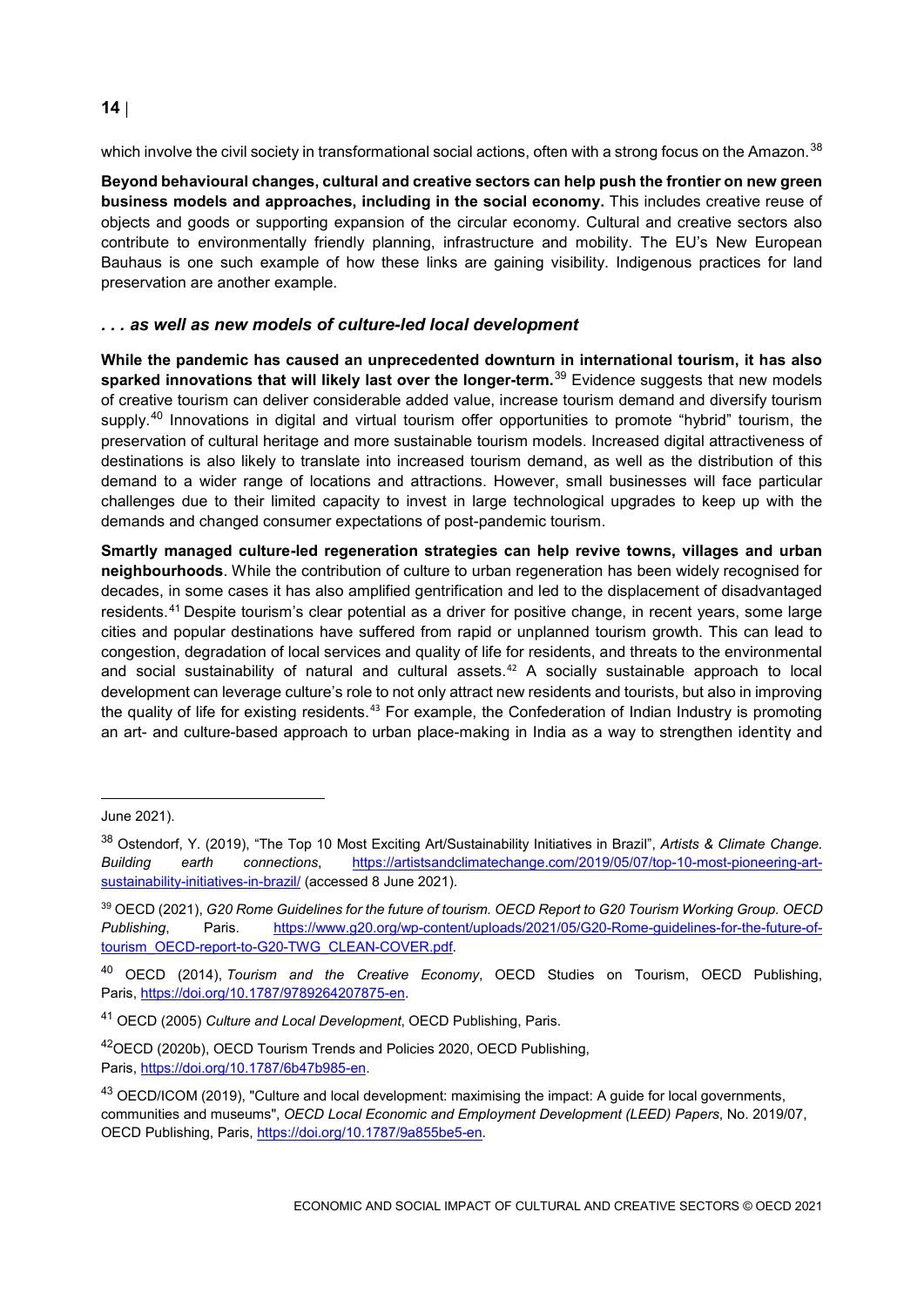**COVID-19 has sparked creative rethinking of some of these traditional models of local development and urban regeneration**. The rapid increase of teleworking puts into question the longer-term vitality of central business districts in large cities, whilst positioning high amenity as well as some small and rural locations as potential hubs for attracting highly skilled professionals. Recovery funds and public investment packages also provide a unique opportunity to experiment with new local development strategies and policies that address these challenges and opportunities more systematically. Culture may play a key role both in the creative rethinking and transformation of central business districts as well as small urban and rural areas looking to attract new residents.

# <span id="page-15-0"></span>**The benefits of a strong cultural sector go far beyond economic impacts: culture makes our societies healthier, happier and more inclusive**

# *Evidence continues to grow on the health and well-being benefits. . .*

**The connections culture has with health and well-being are increasingly recognised at the research, clinical and policy levels**. Evidence suggests that cultural participation positively affects both life expectancy and quality of life, even after controlling for factors such as income, education, or health status. A 2019 World Health Organisation review identified a key role for the arts in preventing illness and promoting health, as well as managing and treating illnesses throughout the lifespan.[45](#page-15-2) There are also encouraging results from experiments on how cultural activities can mitigate the negative effects of neurodegenerative diseases such as Alzheimer's or Parkinson's disease for patients, and support better coping by caregivers and families.[46](#page-15-3) Experiments are already in progress in many countries. For example, "culture by prescription" programmes prescribe cultural experiences (e.g., visiting a museum), including as complementary interventions. Cultural engagement is also part of active ageing policies.[47](#page-15-4) Further support for these types of systematic experiments, as well cross-sector professional training to combine cultural skills with those related to nursing, medical or social services, can help further build on this potential.

#### *. . . as well as greater opportunities for social cohesion. . .*

**In addition to creating demand for cultural goods, cultural participation can also be a tool for social inclusion and building local social capital**. Culture can help people overcome social barriers and establish meaningful social relationships. Culture can also address the roots of social hostility towards

<span id="page-15-1"></span> <sup>44</sup> PwC (2018), *Transforming urban India: Art and culture to play a vital role*, Confederation of Indian Industry, [https://www.pwc.in/assets/pdfs/publications/2018/transforming-urban-india.pdf.](https://www.pwc.in/assets/pdfs/publications/2018/transforming-urban-india.pdf)

<span id="page-15-2"></span><sup>45</sup> Fancourt, D. & Finn, S., *Health Evidence Network Synthesis Report 67. What is the evidence on the role of the arts in improving health and well-being? A scoping review,* WHO Regional Office for Europe, Copenhagen. <https://apps.who.int/iris/bitstream/handle/10665/329834/9789289054553-eng.pdf>

<span id="page-15-3"></span><sup>&</sup>lt;sup>46</sup> Pereira A.P.S. et al (2019), "Music therapy and dance as gait rehabilitation in patients with Parkinson disease: A review of evidence", *Journal of Geriatric Psychiatry and Neurology*, Vol. 32, pp. 49-56; Osman S.E., V. Tischler, & J. Schneider (2016), "'Singing for the brain': A qualitative study exploring the health and well-being benefits of singing for people with dementia and their carers", *Dementia*, Vol. 15, pp. 1326-1339.

<span id="page-15-4"></span><sup>47</sup> Fancourt & Finn (2019); Jacobsen, S.L., H. N. Lund & R.L. Bertelsen (2018), "Music as an integral part of 'Culture by prescription'", in *Music and Public Health*, Springer, Cham, [https://doi.org/10.1007/978-3-319-76240-1\\_13.](https://doi.org/10.1007/978-3-319-76240-1_13)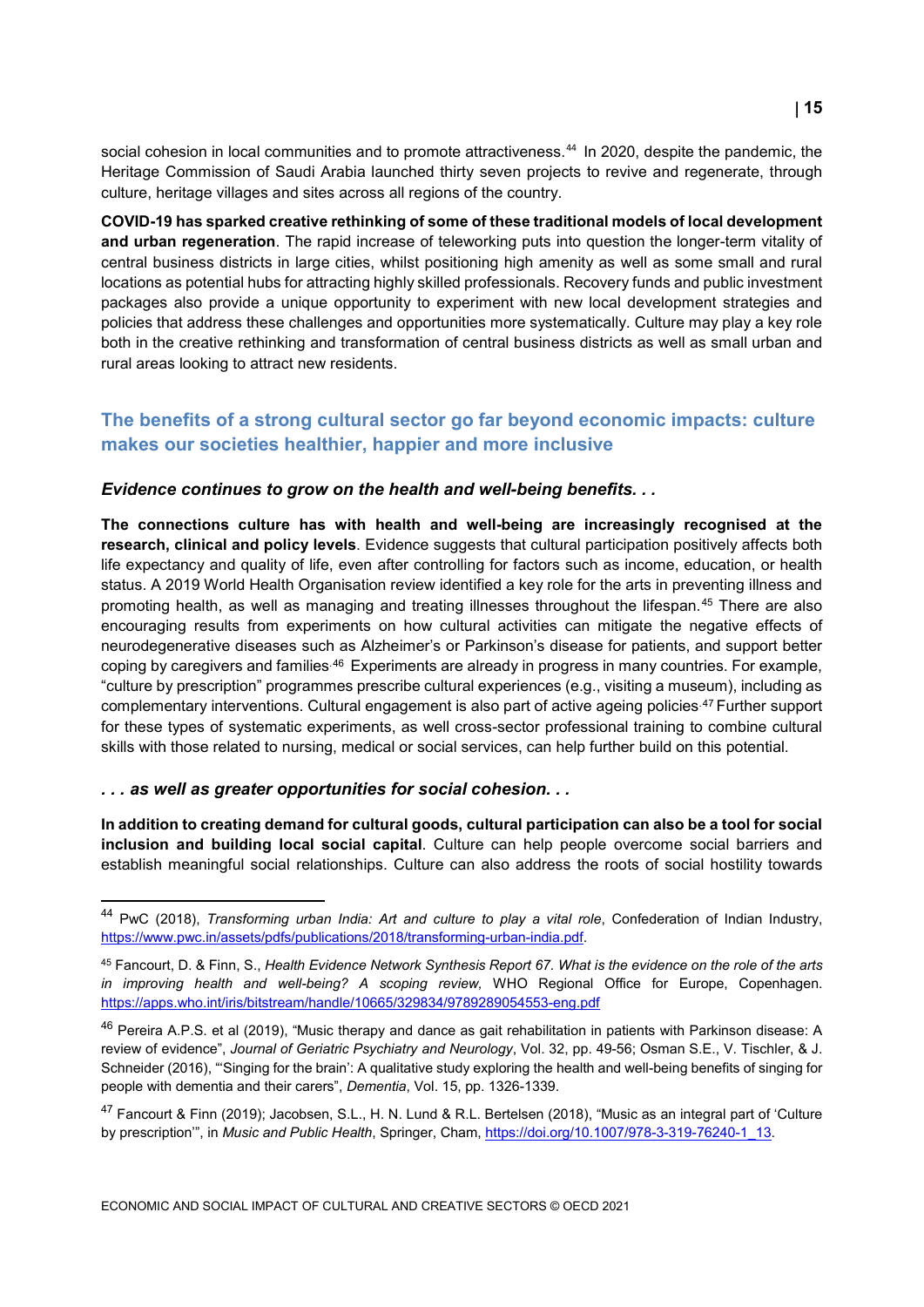people of different backgrounds. Culture has proven effective in this regard, even in extreme cases of connecting or reconciling people from ethnic groups in permanent, armed conflict.[48](#page-16-0) Ensuring diversity of the cultural offer is also essential for inclusion of diverse population groups. Cultural engagement can help increase levels of self-confidence, which is particularly relevant in the prevention of school dropouts or desistance from crime.[49](#page-16-1) Lockdowns and social distancing measures brought even more awareness to the impact of arts and culture on well-being, including how arts and culture can help address social isolation and exclusion. Recognising these impacts, Saudi Arabia undertook in 2020 a major survey of cultural participation, which will inform future public cultural policies aimed at overcoming social barriers and promoting wellbeing through culture. In Indonesia the Arts Development Company, funded by the British Council of Indonesia, is developing a pilot program on the arts as a major platform for the development of new social enterprise projects. These projects seek to promote community well-being, with special emphasis on people with disabilities.<sup>[50](#page-16-2)</sup>

#### *. . . and inclusion, including through education*

**Culture also has a role to play in increasing educational performance, including for disadvantaged groups.** Research suggests that cultural participation can improve educational performance generally, [51](#page-16-3) and that formal and non-formal arts education and cultural participation can lead to the development of critical thinking, social and emotional skills (e.g. communication and collaboration).<sup>[52](#page-16-4)</sup> However, across G20 countries with available data, the share of time spent in compulsory general lower secondary education in arts in 2019 varied widely across countries, such as 4% in Australia or 13% in Italy.<sup>[53](#page-16-5)</sup> OECD work on creative thinking suggests that it can improve a range of other skills and abilities, from metacognitive capacities to inter- and intra-personal and problem-solving skills, as well as support identity development, academic achievement, future career success and social engagement.<sup>[54](#page-16-6)</sup> Creativity and critical thinking skills will become increasingly in-demand in the labour market, particularly in light of automation and digitalisation.<sup>[55](#page-16-7)</sup>

<span id="page-16-0"></span><sup>&</sup>lt;sup>48</sup> UNESCO-World Bank (2018), Culture in city reconstruction and recovery: position paper.

<span id="page-16-1"></span> $49$  OECD/ICOM (2019), "Culture and local development: maximising the impact: A guide for local governments, communities and museums", *OECD Local Economic and Employment Development (LEED) Papers*, No. 2019/07, OECD Publishing, Paris[, https://doi.org/10.1787/9a855be5-en.](https://doi.org/10.1787/9a855be5-en)

<span id="page-16-2"></span><sup>50</sup> Horstman, R. (n.d.), "Art activist's discussion in Bali launches landmark entrepreneurial program for disabled", *The Jakarta Post*, [https://www.thejakartapost.com/life/2019/07/06/art-activists-discussion-in-bali-launches-landmark](https://www.thejakartapost.com/life/2019/07/06/art-activists-discussion-in-bali-launches-landmark-entrepreneurial-program-for-disabled.html)[entrepreneurial-program-for-disabled.html](https://www.thejakartapost.com/life/2019/07/06/art-activists-discussion-in-bali-launches-landmark-entrepreneurial-program-for-disabled.html) (accessed 8 June 2021).

<span id="page-16-3"></span><sup>51</sup> M. Guhn, S.D. Emerson, & P. Gouzouasis (2020). "A population-level analysis of associations between school music participation and academic achievement", *Journal of Educational Psychology*, Vol.112/2, pp. 308-328.

<span id="page-16-4"></span><sup>52</sup> Winner, E., T. Goldstein and S. Vincent-Lancrin (2013), *Art for Art's Sake?: The Impact of Arts Education*, Educational Research and Innovation, OECD Publishing, Paris [https://doi.org/10.1787/9789264180789-en.](https://doi.org/10.1787/9789264180789-en)

<span id="page-16-5"></span><sup>53</sup> Data only available for Australia, Canada, France, Germany, Italy, Japan, South Korea, Mexico, Turkey, and the Russian Federation. OECD (2020), "Instruction time per subject in compulsory general lower secondary education. (2014 and 2019): As a percentage of total compulsory instruction time, in public institutions", in *Teachers, the learning environment and the organisation of schools*, OECD Publishing, Paris, [https://doi.org/10.1787/6c0b1846-en.](https://doi.org/10.1787/6c0b1846-en)

<span id="page-16-6"></span><sup>54</sup> OECD (2019), *PISA 2021 Creative Thinking Framework (Third draft),* OECD Publishing, Paris. [https://www.oecd.org/pisa/publications/PISA-2021-creative-thinking-framework.pdf.](https://www.oecd.org/pisa/publications/PISA-2021-creative-thinking-framework.pdf)

<span id="page-16-7"></span><sup>5</sup>[5https://www.oecd-ilibrary.org/docserver/62212c37-](https://www.oecd-ilibrary.org/docserver/62212c37-en.pdf?expires=1622711910&id=id&accname=ocid84004878&checksum=98012376B417B5CBCE1E639D5B8DCE79)

[en.pdf?expires=1622711910&id=id&accname=ocid84004878&checksum=98012376B417B5CBCE1E639D5B8DCE](https://www.oecd-ilibrary.org/docserver/62212c37-en.pdf?expires=1622711910&id=id&accname=ocid84004878&checksum=98012376B417B5CBCE1E639D5B8DCE79) [79](https://www.oecd-ilibrary.org/docserver/62212c37-en.pdf?expires=1622711910&id=id&accname=ocid84004878&checksum=98012376B417B5CBCE1E639D5B8DCE79) Vincent-Lancrin, S., et al. (2019).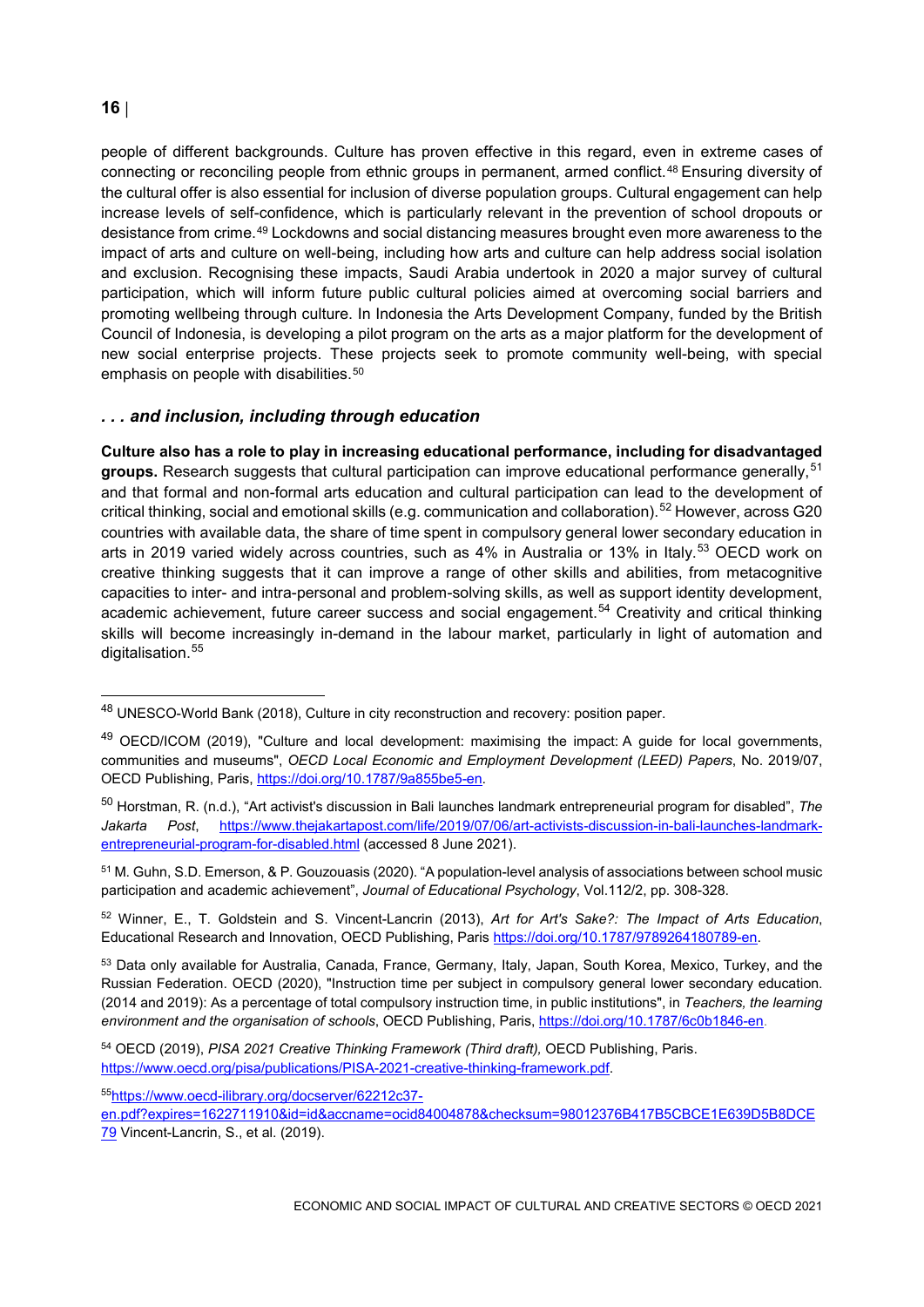**Cultural engagement can be important in improving people's sense of self-worth and motivation to invest in their intellectual curiosity and willingness to learn.** For instance, Chinese schools are increasingly promoting educational projects on intangible cultural heritage as a way to boost intellectual curiosity and sensorimotor skills.<sup>[56](#page-17-0)</sup> This could be particularly important for students from disadvantaged backgrounds. A more inclusive cultural participation policy initiative addressing such subjects could positively affect school performance and attendance. [57](#page-17-1) However, the links between cultural participation and school performance is mediated by a number of factors, including the family environment and more generally socio-economic status.<sup>[58](#page-17-2)</sup>

**Accelerated digitalisation will reinforce the relationship between culture and education.** Lockdowns and social distancing measures have boosted the development of digital educational platforms and edtech innovation. Growing forms of digital "edutainment" could include educational games, but also new platforms that integrate various elements of interactive learning, group exchange and co-creation of content. The gaming industry could become an important partner for government and schools while the digital platforms of cultural institutions could be also used more strategically as educational resources to complement physical access to these spaces.

**Efforts are also needed to make the sector itself more inclusive, for example for women, ethnic minorities and those with migrant backgrounds.** In 2019, the proportion of women in EU-27 cultural employment (47.7 %) was slightly higher than the average share of women in employment across the whole of the economy (45.9 %).<sup>[59](#page-17-3)</sup> However, women comprised only 21% of all directors, writers, producers, executive producers, editors, and cinematographers working on the top 100 grossing films in 2020.<sup>[60](#page-17-4)</sup> In one survey of diversity of art museums in the United States, it was found that while 61% of museum staff were women only 46% of directors were women.<sup>[61](#page-17-5)</sup> Other work in the United Kingdom has found that while representation of Black, Asian and ethnic minorities in creative sectors is growing, they remain underrepresented compared to the demographics of the places where these sectors are concentrated.<sup>[62](#page-17-6)</sup>

<span id="page-17-0"></span> <sup>56</sup> China Plus (2019), "Schools give students hands-on experience of China's cultural heritage", *China Plus*, <http://chinaplus.cri.cn/news/china/9/20190314/261290.html> (accessed 8 June 2021).

<span id="page-17-1"></span><sup>57</sup> Jaschke A.C., H. Honing & E.J.A. Scherder (2018), "Longitudinal analysis of music education on executive functions in primary school children," *Frontiers in Neuroscienc*e Vol. 12, p. 103.

<span id="page-17-2"></span><sup>58</sup> M. Willekens, & J. Lievens (2014). "Family (and) culture: The effect of cultural capital within the family on the cultural participation of adolescents", *Poetics,* Vol.42, pp. 98-113.

<span id="page-17-3"></span><sup>59</sup> Eurostat (2020), "Culture statistics – Cultural employment", *Eurostat. Statistics explained.*  [https://ec.europa.eu/eurostat/statistics-explained/index.php?title=Culture\\_statistics\\_-\\_cultural\\_employment](https://ec.europa.eu/eurostat/statistics-explained/index.php?title=Culture_statistics_-_cultural_employment) (accessed 4 June 2021).

<span id="page-17-4"></span><sup>60</sup> Lauzen, M.M. (2021), *The Celluloid Ceiling: Behind-the-Scenes Employment of Women on the Top U.S. Films of*  2020, Center for the Study of Women in Television and Film, San Diego State University, San Diego, CA. https://womenintyfilm.sdsu.edu/wp-content/uploads/2021/01/2020\_Celluloid\_Ceiling\_Report.pdf.

<span id="page-17-5"></span><sup>61</sup> Schonfeld R., & M. Westermann. *Art Museum Staff Demographic Survey*, Andrew W. Mellon Foundation, New York, NY. Retrieved from: [https://mellon.org/programs/arts-and-cultural-heritage/art-history-conservation](https://mellon.org/programs/arts-and-cultural-heritage/art-history-conservation-museums/demographic-survey)[museums/demographic-survey.](https://mellon.org/programs/arts-and-cultural-heritage/art-history-conservation-museums/demographic-survey)

<span id="page-17-6"></span><sup>62</sup> Easton, E. (2015), *Creative Diversity : the state of diversity in the UK's creative industries and what we can do about it,* Creative Industries Federation, London; MOBO Awards.

[https://www.creativeindustriesfederation.com/sites/default/files/2017-06/30183-](https://www.creativeindustriesfederation.com/sites/default/files/2017-06/30183-CIF%20Access%20&%20Diversity%20Booklet_A4_Web%20(1)(1).pdf) [CIF%20Access%20&%20Diversity%20Booklet\\_A4\\_Web%20\(1\)\(1\).pdf.](https://www.creativeindustriesfederation.com/sites/default/files/2017-06/30183-CIF%20Access%20&%20Diversity%20Booklet_A4_Web%20(1)(1).pdf)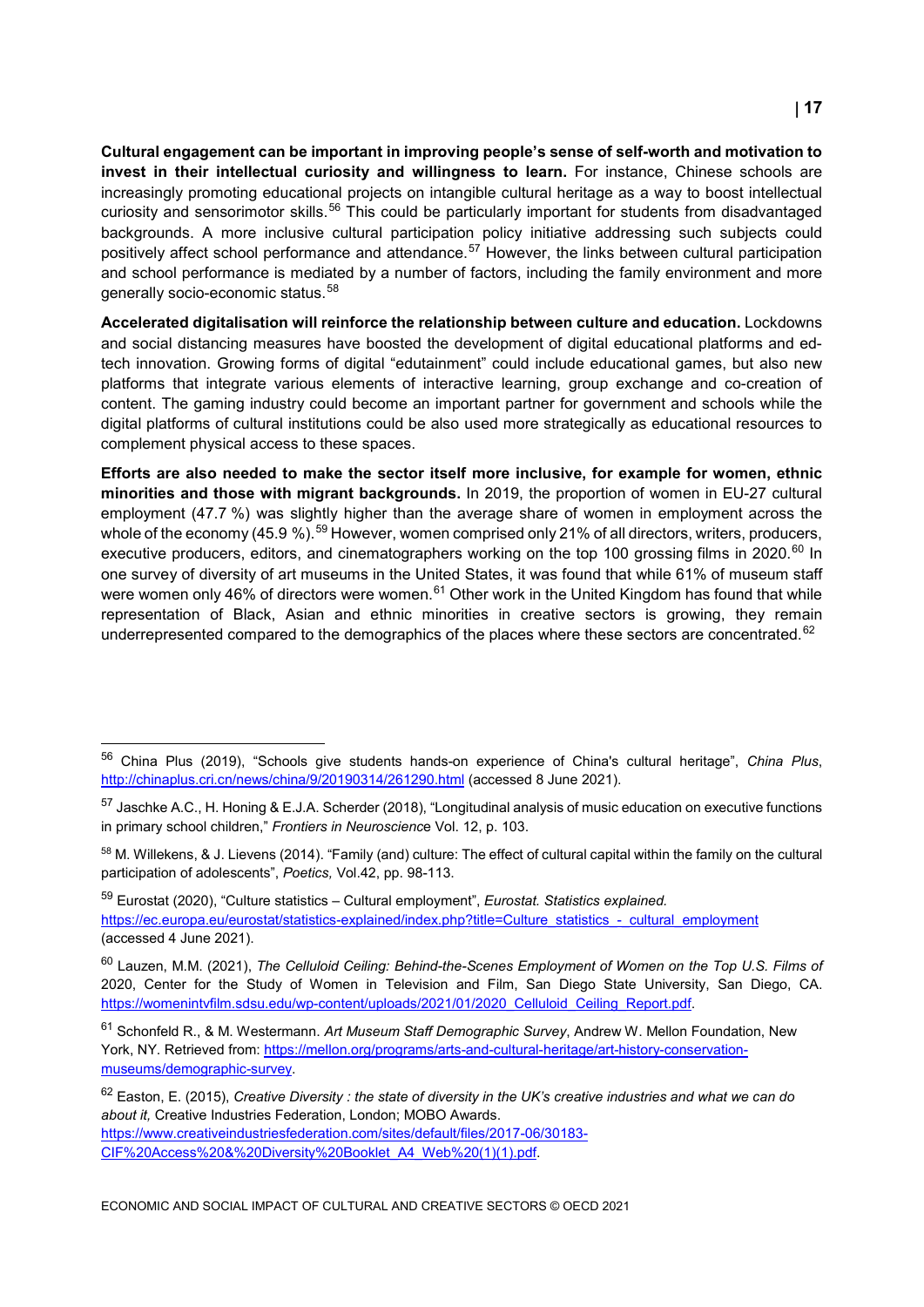# <span id="page-18-0"></span>**Future policy directions**

The scale and scope of cultural policies is not uniform across countries. For G20 countries with available data, public expenditures on recreation, culture and religion vary from USD 20 per capita to just over USD 500 per capita (see [Figure](#page-18-1) 6).

# <span id="page-18-1"></span>**Figure 6. Total government expenditure on recreation, culture, and religion**

G20 countries with available data, 2018 or latest year available



Note: Data for China and Russia are from 2017, and 2015, respectively. Source: OECD-UCLG World Observatory on Subnational Government Finance and Investment.

Regardless of the country, policy frameworks to leverage the full potential of cultural and creative sectors remain underdeveloped. This implies a need for policymakers to consider:

- Viewing culture as an **economic and social investment**, not simply a cost;
- **Culture proofing** a range of policies to create a level playing field for creative professionals and firms in terms of access to employment, innovation and business support measures;
- **Mainstreaming culture** as an integral part of wider policy agendas, such as social cohesion, innovation, health and well-being, the environment and sustainable local development;
- **Improving internationally comparable statistics and the evidence base** on the scale, scope and impacts of cultural and creative sectors, both as a driver of economic growth but also well-being, social cohesion and sustainability; and
- **Building the capacity of national and local governments** to integrate culture into broader economic and social development strategies, in line with the Sustainable Development Goals.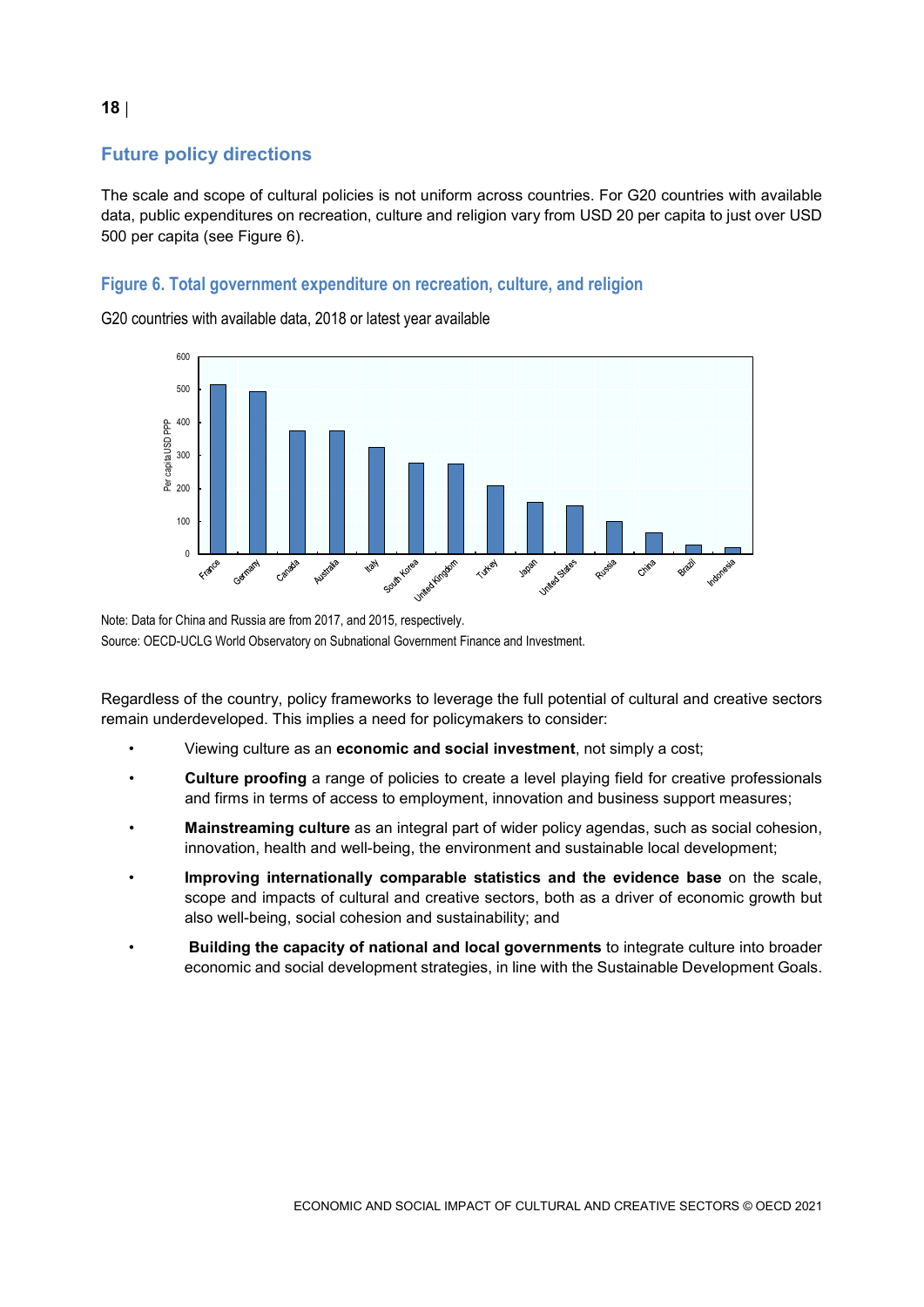# <span id="page-19-0"></span>**Annex: Data sources and methodology**

Data for this note was drawn from a variety of sources including OECD databases and United Nations Conference on Trade and Development Statistics (UNCTAD STAT). As there is no single, internationally agreed definition of cultural and creative sectors and limited data availability at more detailed levels, there are variations across indicators in which types of activities, goods and services are included. In some cases, this may lead to underestimating the relevant indicator (e.g. employment, value added, and trade performance), while in others, it may lead to overestimating (e.g. public and household expenditures). Further details for each of the indicators are provided below.

| Indicator                                                            | Source                                                                                                                  | Note/link                                                                                                                                                                                                                                                                                                           |
|----------------------------------------------------------------------|-------------------------------------------------------------------------------------------------------------------------|---------------------------------------------------------------------------------------------------------------------------------------------------------------------------------------------------------------------------------------------------------------------------------------------------------------------|
| Share of employment                                                  | OECD (2020), Culture shock:<br>COVID-19 and the cultural and<br>creative sectors                                        | Data is primarily drawn from Eurostat's Regional Structural<br>Business Statistics database and then supplemented by national<br>sources in order to add data on missing subsectors.<br>https://www.oecd.org/coronavirus/policy-responses/culture-<br>shock-covid-19-and-the-cultural-and-creative-sectors-08da9e0e |
| Share of value added                                                 | <b>OECD.stat. National Accounts</b><br>Database, Use, Value added and its<br>components, GFCF and assets by<br>activity | https://stats.oecd.org/Index.aspx?DataSetCode=SNA_TABLE30#                                                                                                                                                                                                                                                          |
| Total government expenditure on<br>recreation, culture, and religion | World Observatory on Subnational<br>Government Finance and Investment<br>(SNG-WOFI)                                     | https://www.sng-wofi.org/data/                                                                                                                                                                                                                                                                                      |
| Household expenditure on recreation<br>and culture                   | <b>OECD.stat, National Accounts</b><br>Database, Final consumption<br>expenditure of households                         | https://stats.oecd.org/Index.aspx?DataSetCode=SNA_TABLE5#                                                                                                                                                                                                                                                           |
| Creative goods exports and imports                                   | United Nations Conference on Trade<br>and Development (UNCTAD)                                                          | https://unctadstat.unctad.org/wds                                                                                                                                                                                                                                                                                   |

# <span id="page-19-1"></span>*Annex Table 1. Indicator sources*

#### *Employment and value added*

For employment and value added purposes, specific divisions from manufacturing (section C), services of information and communication (section J), and art, entertainment and recreation (section R) from the International Standard Industrial Classification (ISIC) are considered to be part of the cultural and creative sectors:

- C18: Printing and reproduction of recorded media
- J58: Publishing activities
- J59: Motion picture, video and television programme production, sound recording and music publishing activities
- J60: Programming and broadcasting activities
- R90: Creative, arts and entertainment activities
- R91: Libraries, archives, museums and other cultural activities

ECONOMIC AND SOCIAL IMPACT OF CULTURAL AND CREATIVE SECTORS © OECD 2021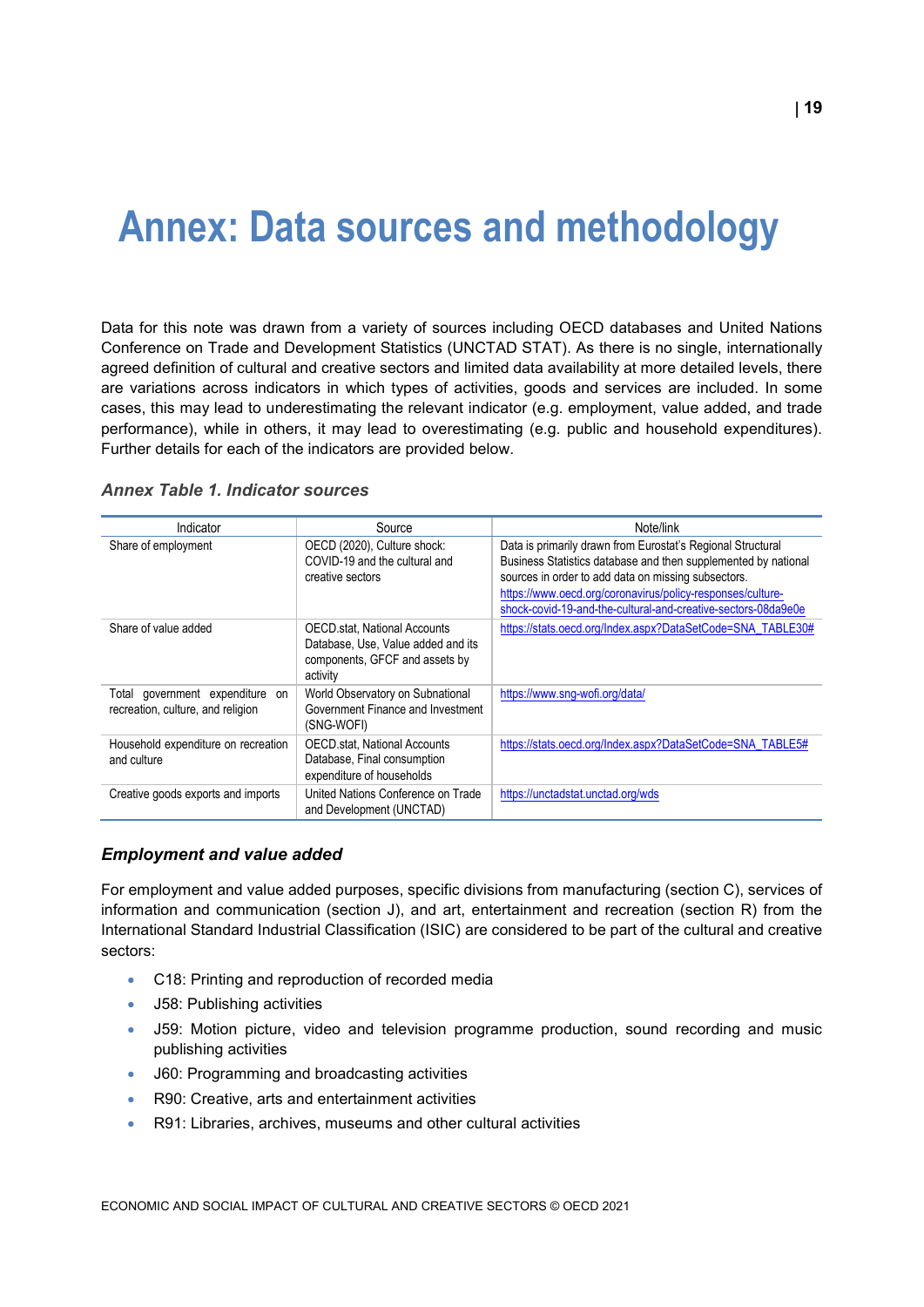The following cultural and creative sectors are not included in the estimates as information is not available at 3 or 4 digit level:

- M71.11: Architectural activities (Section M71 Architectural and engineering activities; technical testing and analysis)
- M74.1: Specialised design activities, e.g. fashion, industrial, graphic and interior designs (Section M74: Other professional, scientific and technical activities)
- P85.52: Cultural education (Section P85 Education)

As detailed data were not available for these sub-categories, these figures underestimate cultural employment and value added. In addition, as these data do not account for creative workers in other sectors (e.g. designers in the automotive industry) or volunteer employment.

Value added data for the sub-sector "creative, arts and entertainment activities" had to be imputed for France, Germany, Italy, Turkey, United Kingdom, Brazil, and South Africa. Similarly, data for the sub-sector "libraries, archives, museums and other cultural activitie" also had to be imputed for the same countries as well as Australia and Canada. Since South Korea, Mexico, and the United States had a complete set of value added indicators for the creative and cultural sub-sectors, the value added for the "creative, arts and entertainment activities", and "libraries, archives, museums and other cultural activities" sub-sectors were expressed as combined shares of the arts, entertainment and recreation sector, and then these shares were used to impute the missing values for the remaining countries.

|                      |      | Share of employment | Share of value added |      |  |
|----------------------|------|---------------------|----------------------|------|--|
|                      | Year | $\%$                | Year                 | $\%$ |  |
| Argentina            |      | N/A                 |                      | N/A  |  |
| Australia            | 2019 | 2.1                 | 2017                 | 1.2  |  |
| <b>Brazil</b>        |      | N/A                 | 2018                 | 0.8  |  |
| Canada               | 2018 | 1.5                 | 2017                 | 1.5  |  |
| China                |      | N/A                 |                      | N/A  |  |
| France               | 2017 | 1.6                 | 2017                 | 2.1  |  |
| Germany              | 2017 | 1.2                 | 2017                 | 1.9  |  |
| India                |      | N/A                 |                      | N/A  |  |
| Indonesia            |      | N/A                 |                      | N/A  |  |
| Italy                | 2017 | 1.5                 | 2017                 | 1.4  |  |
| Japan                | 2016 | 1.5                 |                      | N/A  |  |
| South Korea          | 2018 | 1.9                 | 2018                 | 1.2  |  |
| Mexico               | 2013 | 1.5                 | 2013                 | 0.7  |  |
| Russia               |      | N/A                 |                      | N/A  |  |
| Saudi Arabia         |      | N/A                 |                      | N/A  |  |
| South Africa         |      | N/A                 | 2017                 | 1.3  |  |
| Turkey               | 2017 | 1.0                 | 2012                 | 1.1  |  |
| United Kingdom       | 2017 | 1.8                 | 2018                 | 2.7  |  |
| <b>United States</b> | 2017 | 1.4                 | 2019                 | 3.0  |  |

# <span id="page-20-0"></span>*Annex Table 2. Cultural and creative sector employment and value added indicators, G20 countries*

Source: OECD.stat, National Accounts Database, Use, value added, and its components, GFCF and assets by activity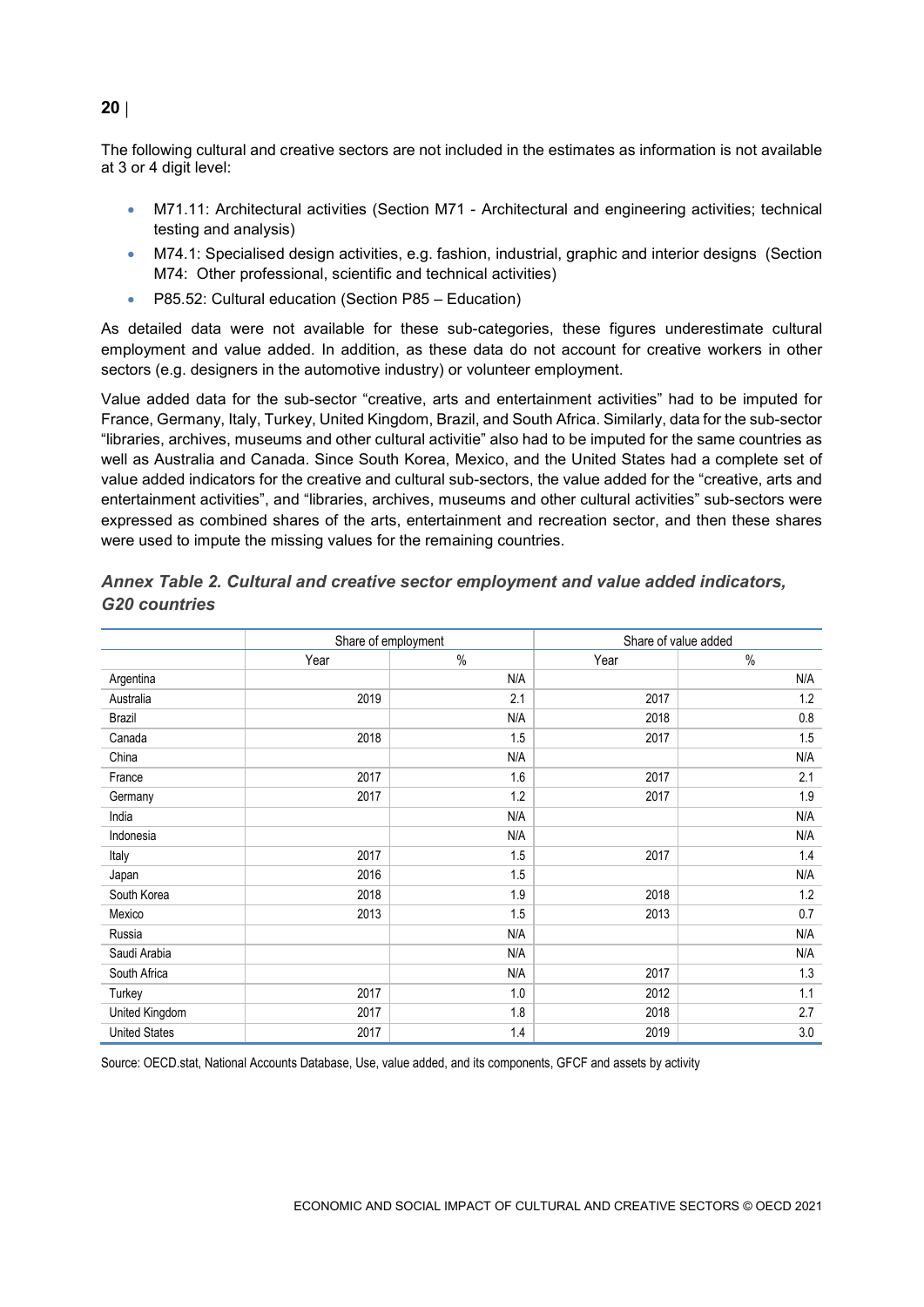# *Public and household expenditures*

Public expenditures are based on OECD's Classification of the Functions of Government (COFOG), and were obtained from OECD-UCLG World Observatory on Subnational Government Finance and Investment. The COFOG category of "recreation, culture and religion" was used, which includes:

- Recreational and sporting services
- Cultural services
- Broadcasting and publishing services
- Religious and other community services
- R&D recreation, culture and religion
- Recreation, culture and religion not otherwise categorised

As detailed data was not available for these sub-categories, only the broader category, these figures likely overestimate public expenditures on culture.

Household expenditure data were drawn from the OECD database on Final consumption expenditure of households. The category of "recreation and culture" was used, which includes:

- Audio-visual, photographic and information processing equipment
- Other major durables for recreation and culture
- Other recreational items and equipment, gardens and pets
- Recreational and cultural services
- Newspapers, books and stationery
- Package holidays

<span id="page-21-0"></span>As detailed data was not available for these sub-categories, only the broader category, these figures likely overestimate final consumer expenditures on culture.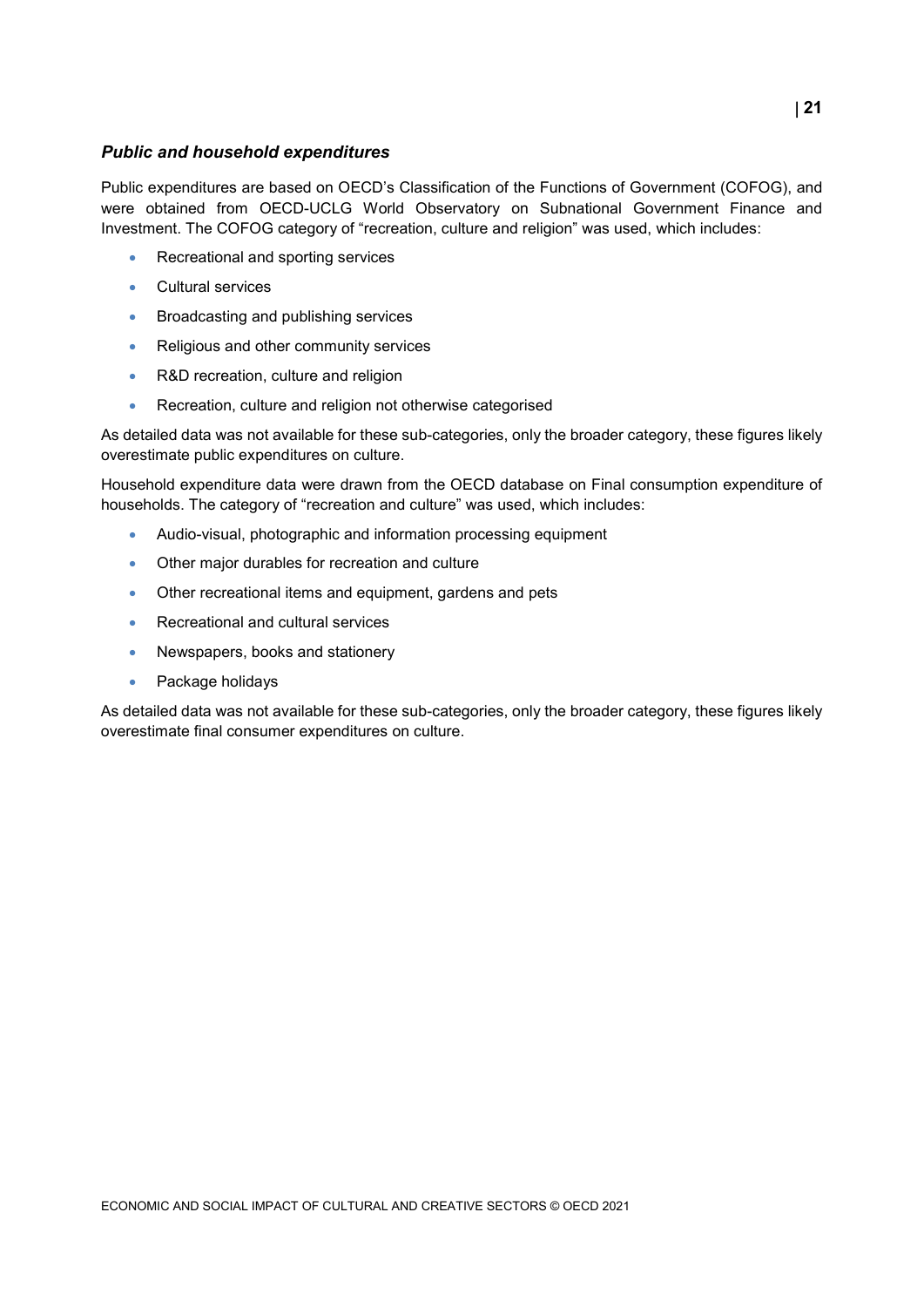|                      | Year | Total government<br>expenditure on recreation,<br>culture and religion (per<br>capita USD PPP) | Year | Share of household<br>expenditure on<br>recreation and culture<br>$(\% )$ |
|----------------------|------|------------------------------------------------------------------------------------------------|------|---------------------------------------------------------------------------|
| Argentina            |      | N/A                                                                                            |      | N/A                                                                       |
| Australia            | 2018 | 374                                                                                            | 2019 | 9.6                                                                       |
| <b>Brazil</b>        | 2018 | 28                                                                                             |      | N/A                                                                       |
| Canada               | 2018 | 376                                                                                            | 2019 | 7.9                                                                       |
| China                | 2017 | 66                                                                                             |      | N/A                                                                       |
| France               | 2018 | 515                                                                                            | 2019 | 7.9                                                                       |
| Germany              | 2018 | 493                                                                                            | 2019 | 10.9                                                                      |
| India                |      | N/A                                                                                            |      | N/A                                                                       |
| Indonesia            | 2018 | 20                                                                                             |      | N/A                                                                       |
| Italy                | 2018 | 326                                                                                            | 2019 | 6.8                                                                       |
| Japan                | 2018 | 159                                                                                            | 2018 | 7.7                                                                       |
| South Korea          | 2018 | 276                                                                                            | 2019 | 7.4                                                                       |
| Mexico               |      | N/A                                                                                            | 2019 | 5.4                                                                       |
| Russia               | 2015 | 101                                                                                            | 2018 | 6.4                                                                       |
| Saudi Arabia         |      | N/A                                                                                            |      | N/A                                                                       |
| South Africa         |      | N/A                                                                                            | 2014 | 4.2                                                                       |
| Turkey               | 2018 | 208                                                                                            | 2019 | 6.2                                                                       |
| United Kingdom       | 2018 | 274                                                                                            | 2019 | 11.2                                                                      |
| <b>United States</b> | 2018 | 148                                                                                            | 2019 | 9.1                                                                       |

*Annex Table 3. Cultural and creative sector expenditure indicators, G20 countries*

Note: Share of household expenditure on recreation and culture is based on consumption expenditure of households on the territory. Source: World Observatory on Subnational Government Finance and Investment (SNG-WOFI); OECD.stat, National Accounts Database, Government expenditure by function (COFOG); OECD.stat, National Accounts Database, Final consumption expenditure of households.

#### *Trade*

Trade performance indicators were obtained from UNCTAD STAT for the category of "creative goods". Classification of goods is based on the Harmonized Commodity Description and Coding Systems (HS) which is an international system for the classification of products. At the international level, the HS system uses 6 digits to classify goods. Creative goods components and sub-components, as classified by the HS system (2012), include:

- Art crafts
	- o Carpets (570110, 570190, 570210, 570220, 570231, 570232, 570239, 570241, 570242, 570249, 570250, 570291, 570292, 570299, 570330)
	- o Celebration (950510, 950590, 950810)
	- o Other art crafts (442090, 670290, 701890, 960110, 960190, 960200)
	- o Paperware (480210)
	- o Wickerware (460121, 460122, 460129, 460192, 460193, 460194, 460199, 460211, 460212, 460219)
	- o Yarn (580430, 580500, 580610, 580620, 580631, 580632, 580639, 580640, 580810, 580890, 580900, 581010, 581091, 581092, 581099, 581100, 600240, 600290, 600310, 600320, 600330, 600340, 600390, 600410, 600490, 630232, 630240, 630411, 630491, 630800)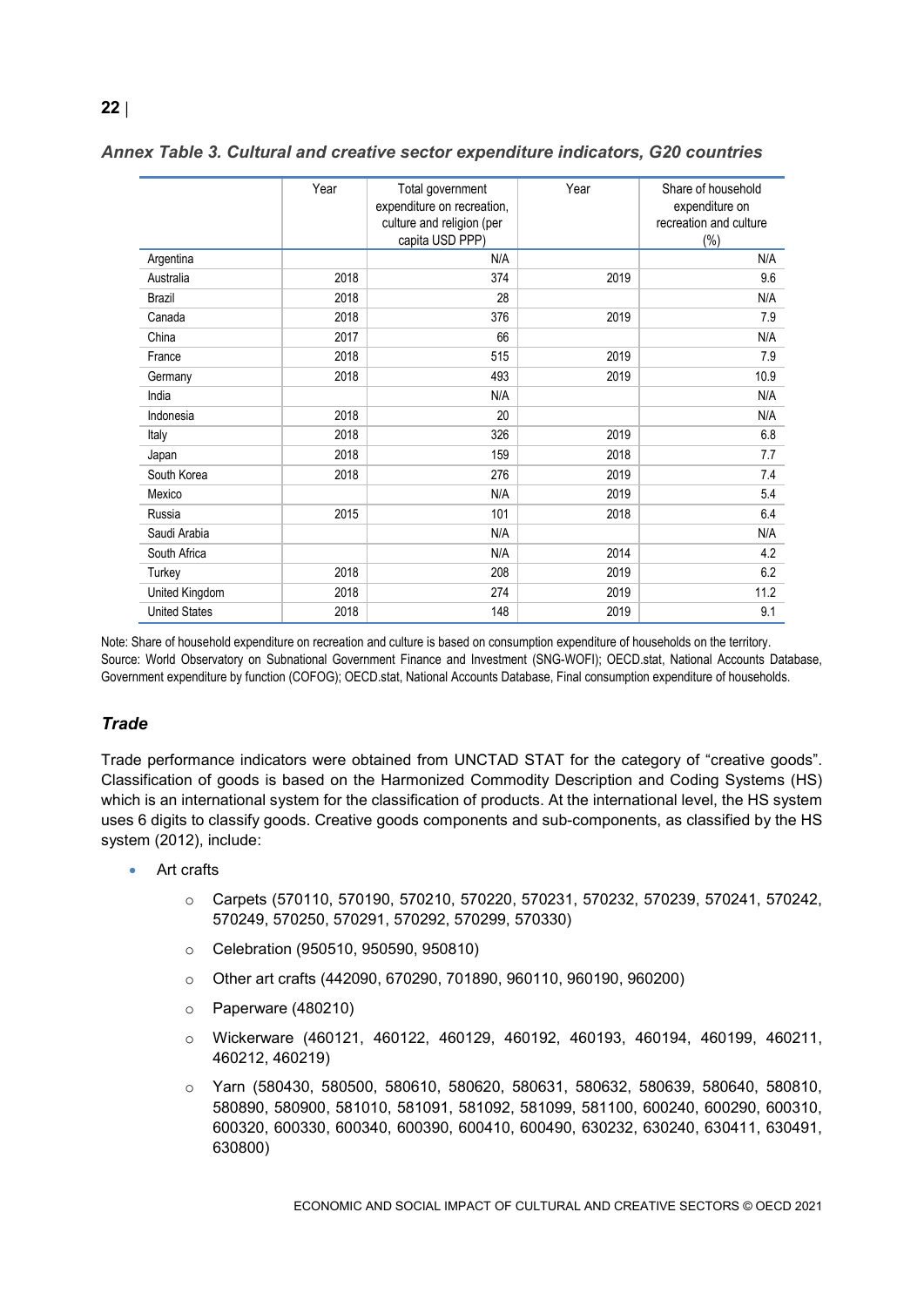- Audiovisuals
	- o Film (370610, 370690)
	- o CDs, DVDs, tapes (852329, 852341, 852349, 852380)
- **Design** 
	- o Architecture (490600)
	- o Fashion (420211, 420212, 420221, 420222, 420231, 420232, 420292, 420310, 420329, 420330, 420340, 430310, 611710, 611780, 611790, 621410, 621420, 621430, 621440, 621490, 621510, 621520, 621590, 621710, 621790, 650400, 650500, 650699, 900410)
	- o Glassware (701310, 701322, 701333, 701341, 701342, 701391)
	- o Interior (441900, 481420, 481490, 570310, 570390, 570410, 570500, 580410, 580421, 580429, 590500, 691110, 691200, 691410, 821510, 821520, 821591, 940320, 940340, 940350, 940360, 940381, 940389, 940510, 940530)
	- o Jewellery (711311, 711319, 711320, 711411, 711419, 711420, 711610, 711620, 711711, 711719)
	- o Toys (950300, 950420, 950440, 950490)
- New media
	- o Recorded media (852321, 852351, 852352, 852359)
	- o Video games (950430, 950450)
- Performing arts
	- o Musical instruments (830610, 920110, 920120, 920190, 920210, 920290, 920510, 920590, 920600, 920710, 720790, 920810, 920890)
	- o Printed music (490400)
- Publishing
	- o Books (490110, 490191, 490199, 490300)
	- o Newspaper (480100, 490210, 490290)
	- o Other printed mater (490510, 490591, 490599, 490810, 490890, 490900, 491000, 491110)
- Visual arts
	- o Antiques (970400, 970500, 970600)
	- o Painting (970110, 970190, 970200)
	- o Photography (370510, 370590, 491191)
	- o Sculpture (392640, 442010, 691310, 691390, 830621, 830629, 970300)

As corresponding data on creative services was not available, these figures likely underestimate cultural and creative sectors' trade performance. HS code descriptions are available from [unctadstat.unctad.org/en/Classifications/DimHS2012Products\\_Creatives\\_Hierarchy.pdf](https://unctadstat.unctad.org/en/Classifications/DimHS2012Products_Creatives_Hierarchy.pdf)